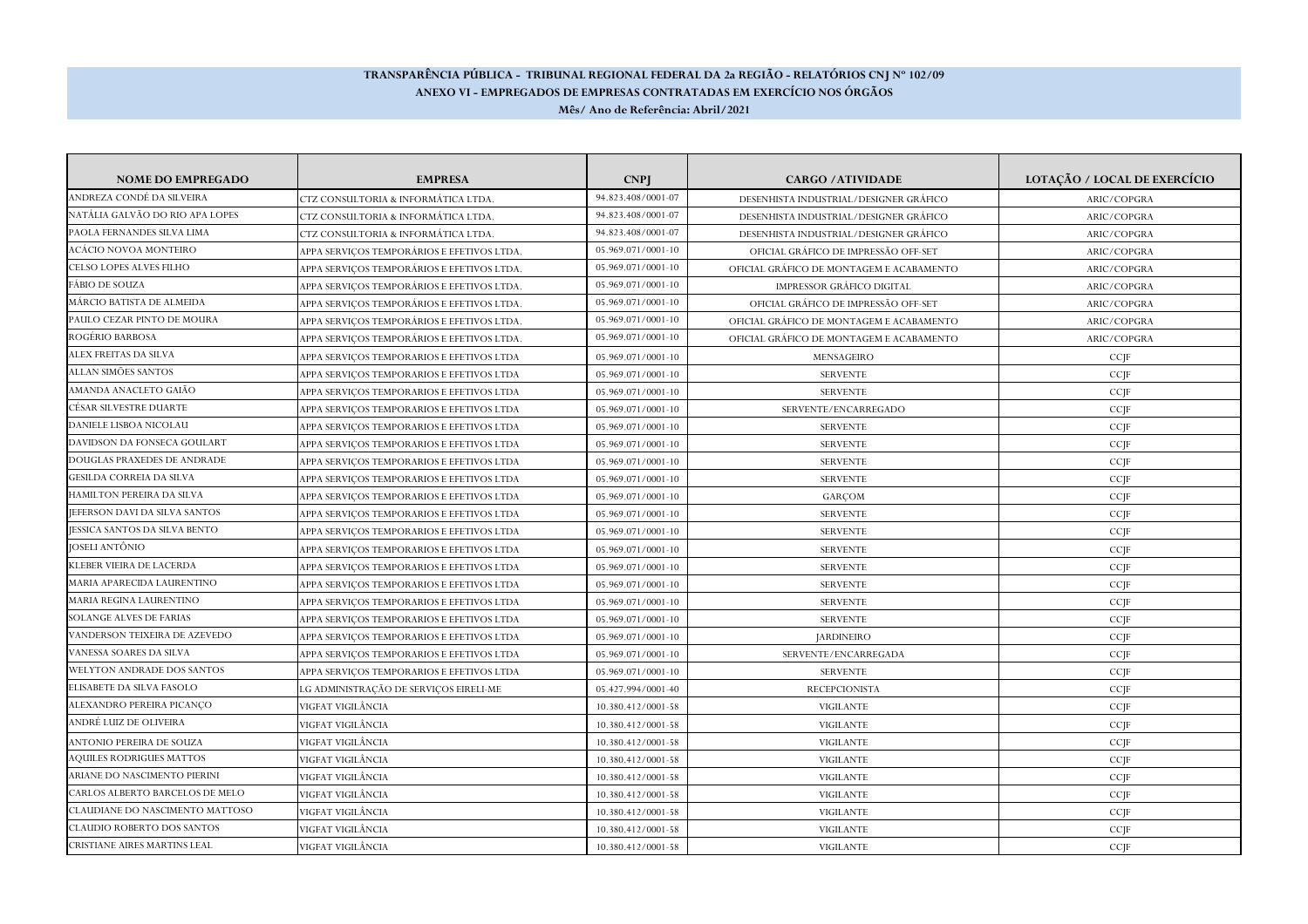| <b>NOME DO EMPREGADO</b>                | <b>EMPRESA</b>                                        | <b>CNPI</b>        | <b>CARGO / ATIVIDADE</b>           | LOTAÇÃO / LOCAL DE EXERCÍCIO |
|-----------------------------------------|-------------------------------------------------------|--------------------|------------------------------------|------------------------------|
| CRISTIANO DUARTE PEREIRA                | VIGFAT VIGILÂNCIA                                     | 10.380.412/0001-58 | VIGILANTE/LÍDER DE TURMA           | CCJF                         |
| DAYANE IRINEU VITORINO DE OLIVEIRA      | /IGFAT VIGILÂNCIA                                     | 10.380.412/0001-58 | <b>VIGILANTE</b>                   | CCJF                         |
| EDSON ROBERTO DOS REIS                  | VIGFAT VIGILÂNCIA                                     | 10.380.412/0001-58 | <b>VIGILANTE</b>                   | $CC$ <sup>[F]</sup>          |
| EMANOEL DE LIMA COSTA                   | VIGFAT VIGILÂNCIA                                     | 10.380.412/0001-58 | <b>VIGILANTE</b>                   | CCJF                         |
| FABIANA DE ABREU REIS KOUREICHE RIBEIRO | VIGFAT VIGILÂNCIA                                     | 10.380.412/0001-58 | <b>VIGILANTE</b>                   | CCJF                         |
| FERNANDO MARTINS JOSINO                 | VIGFAT VIGILÂNCIA                                     | 10.380.412/0001-58 | <b>VIGILANTE</b>                   | CCJF                         |
| FLÁVIO RIBEIRO DA SILVA                 | VIGFAT VIGILÂNCIA                                     | 10.380.412/0001-58 | VIGILANTE/LIDER DE TURMA           | CCJF                         |
| <b>GEOVANE CIRILO DA SILVA</b>          | VIGFAT VIGILÂNCIA                                     | 10.380.412/0001-58 | VIGILANTE/ENCARREGADO              | CCJF                         |
| HIGOR MARTINS DA SILVA SACRAMENTO       | VIGFAT VIGILÂNCIA                                     | 10.380.412/0001-58 | <b>VIGILANTE</b>                   | CCJF                         |
| HILDO INÁCIO DA SILVA                   | VIGFAT VIGILÂNCIA                                     | 10.380.412/0001-58 | <b>VIGILANTE</b>                   | CCJF                         |
| <b>JUAREZ FRANCISCO DA SILVA</b>        | VIGFAT VIGILÂNCIA                                     | 10.380.412/0001-58 | <b>VIGILANTE</b>                   | CCJF                         |
| MARCELO IVO SILVA DA COSTA              | VIGFAT VIGILÂNCIA                                     | 10.380.412/0001-58 | <b>VIGILANTE</b>                   | CCJF                         |
| MARCOS INÁCIO SANTOS DA SILVA           | VIGFAT VIGILÂNCIA                                     | 10.380.412/0001-58 | VIGILANTE/LÍDER DE TURMA           | CCJF                         |
| NELSON LOPES DA SILVA JUNIOR            | VIGFAT VIGILÂNCIA                                     | 10.380.412/0001-58 | <b>VIGILANTE</b>                   | CCJF                         |
| PAULO CESAR CUSTÓDIO DO NASCIMENTO      | VIGFAT VIGILÂNCIA                                     | 10.380.412/0001-58 | VIGILANTE                          | CCJF                         |
| ODILON CHARLES SANTOS VIVAS             | /IGFAT VIGILÂNCIA                                     | 10.380.412/0001-58 | <b>VIGILANTE</b>                   | CCJF                         |
| RENÉ LUIZ DE OLIVEIRA                   | VIGFAT VIGILÂNCIA                                     | 10.380.412/0001-58 | <b>VIGILANTE</b>                   | CCJF                         |
| RICARDO PAULIRA SOUSA                   | VIGFAT VIGILÂNCIA                                     | 10.380.412/0001-58 | VIGILANTE/LÍDER DE TURMA           | CCJF                         |
| SÉRGIO BORGES SÁ FREIRE                 | VIGFAT VIGILÂNCIA                                     | 10.380.412/0001-58 | <b>VIGILANTE</b>                   | CCJF                         |
| SIDNEI MARQUES DOS SANTOS               | VIGFAT VIGILÂNCIA                                     | 10.380.412/0001-58 | VIGILANTE                          | CCJF                         |
| VANESSA RAMOS SILVA DE ARAUJO           | VIGFAT VIGILÂNCIA                                     | 10.380.412/0001-58 | <b>VIGILANTE</b>                   | CCJF                         |
| VINÍCIO ANTONIO DE OLIVEIRA SILVA       | /IGFAT VIGILÂNCIA                                     | 10.380.412/0001-58 | <b>VIGILANTE</b>                   | CCJF                         |
| VAGNER ALEXANDRE ALMEIDA DA SILVA       | SERMACOL COMÉRCIO E SERVIÇOS LTDA                     | 29.912.565/0001-27 | <b>BOMBEIRO PROFISSIONAL CIVIL</b> | CCJF                         |
| SAMUEL MONTEL STABILLE                  | SERMACOL COMÉRCIO E SERVIÇOS LTDA                     | 29.912.565/0001-27 | <b>BOMBEIRO PROFISSIONAL CIVIL</b> | CCJF                         |
| <b>GUTEMBERG GOMES SUAREZ</b>           | SERMACOL COMÉRCIO E SERVIÇOS LTDA                     | 29.912.565/0001-27 | BOMBEIRO PROFISSIONAL CIVIL        | CCJF                         |
| LETÍCIA LÚCIA DAS NEVES SOBRINHO        | SERMACOL COMÉRCIO E SERVIÇOS LTDA                     | 29.912.565/0001-27 | <b>BOMBEIRO PROFISSIONAL CIVIL</b> | CCJF                         |
| EVERALDO MORAIS DA SILVA                | SERMACOL COMÉRCIO E SERVIÇOS LTDA                     | 29.912.565/0001-27 | <b>BOMBEIRO PROFISSIONAL CIVIL</b> | CCJF                         |
| MARCOS TENÓRIO CAVALCANTE               | SERMACOL COMÉRCIO E SERVIÇOS LTDA                     | 29.912.565/0001-27 | BOMBEIRO PROFISSIONAL CIVIL        | CCJF                         |
| ALEXSANDRO SOARES NOGUEIRA              | SERMACOL COMÉRCIO E SERVIÇOS LTDA                     | 29.912.565/0001-27 | <b>BOMBEIRO PROFISSIONAL CIVIL</b> | CCJF                         |
| CLAUDIO GOES DOS SANTOS FRANÇA          | SERMACOL COMÉRCIO E SERVIÇOS LTDA                     | 29.912.565/0001-27 | <b>BOMBEIRO PROFISSIONAL CIVIL</b> | CCJF                         |
| THIAGO DA SILVA LESSA                   | SERMACOL COMÉRCIO E SERVIÇOS LTDA                     | 29.912.565/0001-27 | BOMBEIRO PROFISSIONAL CIVIL        | $CC$ JF                      |
| MARA CRISTINA CORREA DA SILVA           | SERMACOL COMÉRCIO E SERVIÇOS LTDA                     | 29.912.565/0001-27 | <b>BOMBEIRO PROFISSIONAL CIVIL</b> | CCJF                         |
| FÁBIO ALVES TOMAZ DA SILVA              | SERMACOL COMÉRCIO E SERVIÇOS LTDA                     | 29.912.565/0001-27 | BOMBEIRO PROFISSIONAL CIVIL        | CCJF                         |
| UBIRACY MATTOS DA SILVA                 | SERMACOL COMÉRCIO E SERVIÇOS LTDA                     | 29.912.565/0001-27 | BOMBEIRO PROFISSIONAL CIVIL        | CCJF                         |
| GABRIEL DA SILVA MACHADO                | TEKNO SISTEMAS DE ENGENHARIA LTDA                     | 01.017.610/0001-60 | ELETROTÉCNICO                      | CCJF                         |
| ALESSANDRO DE SÁ                        | TEKNO SISTEMAS DE ENGENHARIA LTDA                     | 01.017.610/0001-60 | MECÂNICO DE REFRIGERAÇÃO           | $CC$ JF                      |
| ADAILTON SANTANA PIRES DE FREITAS       | TEKNO SISTEMAS DE ENGENHARIA LTDA                     | 01.017.610/0001-60 | AUXILIAR DE REFRIGERAÇÃO           | CCJF                         |
| LEANDERSON ROSA DA CONCEIÇÃO            | TEKNO SISTEMAS DE ENGENHARIA LTDA                     | 01.017.610/0001-60 | MECÂNICO DE REFRIGERAÇÃO           | CCJF                         |
| RAFAEL ROQUE DE SÁ SILVA                | TEKNO SISTEMAS DE ENGENHARIA LTDA                     | 01.017.610/0001-60 | AUXILIAR DE REFRIGERAÇÃO           | $CC$ JF                      |
| ALAN FERNANDES DA SILVA                 | STEFANINI CONSULTORIA E ASSESSORIA EM INFORMÁTICA S.A | 58.069.360/0001-20 | ANALISTA DE SUPORTE - N1           | STI/DISUS                    |
| ALEXANDRE VIEIRA AZEVEDO                | STEFANINI CONSULTORIA E ASSESSORIA EM INFORMÁTICA S.A | 58.069.360/0001-20 | PREPOSTO                           | STI/DISUS                    |
| ALINE RIBEIRO SOARES JERÔNIMO           | STEFANINI CONSULTORIA E ASSESSORIA EM INFORMÁTICA S.A | 58.069.360/0001-20 | TÉCNICO DE SUPORTE LOCAL CRÍTICO   | STI/DISUS                    |
| BRUNO BATISTA DE LIMA                   | STEFANINI CONSULTORIA E ASSESSORIA EM INFORMÁTICA S.A | 58.069.360/0001-20 | TÉCNICO DE ATENDIMENTO À REDE      | STI/DISUS                    |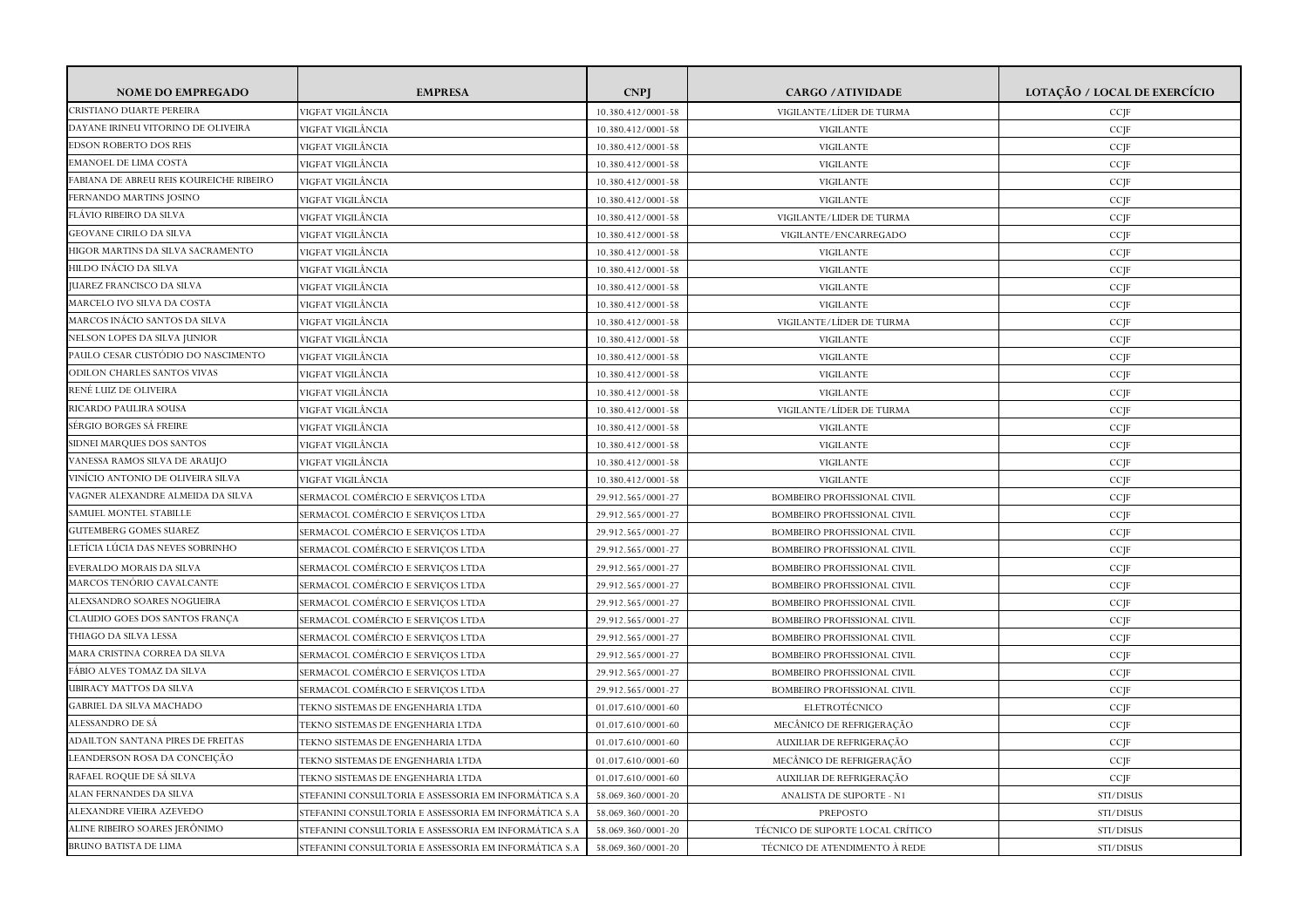| <b>NOME DO EMPREGADO</b>             | <b>EMPRESA</b>                                        | <b>CNP</b>         | <b>CARGO / ATIVIDADE</b>                              | LOTAÇÃO / LOCAL DE EXERCÍCIO     |
|--------------------------------------|-------------------------------------------------------|--------------------|-------------------------------------------------------|----------------------------------|
| CARLOS HENRIQUE DA SILVA TEIXEIRA    | STEFANINI CONSULTORIA E ASSESSORIA EM INFORMÁTICA S.A | 58.069.360/0001-20 | TÉCNICO DE SUPORTE LOCAL                              | STI/DISUS                        |
| CAROLINE FERREIRA RIBEIRINHA         | STEFANINI CONSULTORIA E ASSESSORIA EM INFORMÁTICA S.A | 58.069.360/0001-20 | ANALISTA DE SUPORTE - N1                              | STI/DISUS                        |
| CHRYSTIAN ROSA HIPÓLITO              | STEFANINI CONSULTORIA E ASSESSORIA EM INFORMÁTICA S.A | 58.069.360/0001-20 | TÉCNICO DE SUPORTE LOCAL                              | STI/DISUS                        |
| CRISTIANE LIMA DE SOUZA              | STEFANINI CONSULTORIA E ASSESSORIA EM INFORMÁTICA S.A | 58.069.360/0001-20 | ANALISTA DE SUPORTE - N1                              | STI/DISUS                        |
| <b>EDUARDO MARTINS DOS REIS</b>      | STEFANINI CONSULTORIA E ASSESSORIA EM INFORMÁTICA S.A | 58.069.360/0001-20 | ANALISTA DE SUPORTE - N1                              | STI/DISUS                        |
| <b>EZEQUIEL E SILVA LEAL</b>         | STEFANINI CONSULTORIA E ASSESSORIA EM INFORMÁTICA S.A | 58.069.360/0001-20 | SUPERVISOR DO SUPORTE LOCAL                           | STI/DISUS                        |
| GISELE TERTO GOMES                   | STEFANINI CONSULTORIA E ASSESSORIA EM INFORMÁTICA S.A | 58.069.360/0001-20 | ANALISTA DE SUPORTE - N1                              | STI/DISUS                        |
| <b>JEFFERSON OLIVEIRA TORRES</b>     | STEFANINI CONSULTORIA E ASSESSORIA EM INFORMÁTICA S.A | 58.069.360/0001-20 | GERENTE DE OPERAÇÃO                                   | STI/DISUS                        |
| KLEISON LAURINDO BITTENCOURT         | STEFANINI CONSULTORIA E ASSESSORIA EM INFORMÁTICA S.A | 58.069.360/0001-20 | TÉCNICO DE SUPORTE LOCAL - MANUTENÇÃO DE EQUIPAMENTOS | STI/DISUS                        |
| LEONARDO GABRIEL VITOR               | STEFANINI CONSULTORIA E ASSESSORIA EM INFORMÁTICA S.A | 58.069.360/0001-20 | TÉCNICO DE SUPORTE LOCAL CRÍTICO                      | STI/DISUS                        |
| <b>LOHANI DE LIMA NERY</b>           | STEFANINI CONSULTORIA E ASSESSORIA EM INFORMÁTICA S.A | 58.069.360/0001-20 | ANALISTA DE QUALIDADE                                 | STI/DISUS                        |
| MARCEL DA SILVA FONSECA              | STEFANINI CONSULTORIA E ASSESSORIA EM INFORMÁTICA S.A | 58.069.360/0001-20 | ANALISTA DE SUPORTE - N1                              | STI/DISUS                        |
| MARCOS LEANDRO MACHADO DO NASCIMENTO | STEFANINI CONSULTORIA E ASSESSORIA EM INFORMÁTICA S.A | 58.069.360/0001-20 | ANALISTA DE SUPORTE - N1                              | STI/DISUS                        |
| MICHELI RIBEIRO DOS SANTOS           | STEFANINI CONSULTORIA E ASSESSORIA EM INFORMÁTICA S.A | 58.069.360/0001-20 | SUPERVISORA DA CENTRAL DE SERVIÇOS                    | STI/DISUS                        |
| NANCI SUELEN DE JESUS LIRA           | STEFANINI CONSULTORIA E ASSESSORIA EM INFORMÁTICA S.A | 58.069.360/0001-20 | <b>ANALISTA DE SUPORTE - N1</b>                       | STI/DISUS                        |
| NIGER ALEXANDRE SOUZA DA SILVA       | STEFANINI CONSULTORIA E ASSESSORIA EM INFORMÁTICA S.A | 58.069.360/0001-20 | TÉCNICO DE SUPORTE À VIDEOCONFERÊNCIA                 | STI/DISUS                        |
| <b>NILSON REIS XAVIER</b>            | STEFANINI CONSULTORIA E ASSESSORIA EM INFORMÁTICA S.A | 58.069.360/0001-20 | ANALISTA DE SUPORTE - N1                              | STI/DISUS                        |
| PATRICIA DA SILVA RAMOS              | STEFANINI CONSULTORIA E ASSESSORIA EM INFORMÁTICA S.A | 58.069.360/0001-20 | TÉCNICO DE SUPORTE LOCAL CRÍTICO                      | STI/DISUS                        |
| PAULO ROBERTO DANTAS BASTOS JÚNIOR   | STEFANINI CONSULTORIA E ASSESSORIA EM INFORMÁTICA S.A | 58.069.360/0001-20 | <b>ANALISTA DE PROCESSO</b>                           | STI/DISUS                        |
| DIOGO DA CRUZ PEREIRA SILVA          | RENOV AR CONDICIONADO LTDA                            | 07.018.158/0002-19 | MEC. REFRIGERAÇÃO                                     | TRF 2 <sup>ª</sup> REGIÃO - SEDE |
| DIOGO LUIS PEREIRA DE LIMA           | RENOV AR CONDICIONADO LTDA                            | 07.018.158/0002-19 | MEC. REFRIGERAÇÃO                                     | TRF 2ª REGIÃO - SEDE             |
| EDMILSON PAULINO MIRANDA CARDOSO     | RENOV AR CONDICIONADO LTDA                            | 07.018.158/0002-19 | MEC. REFRIGERAÇÃO                                     | TRF 2ª REGIÃO - SEDE             |
| <b>JAIR BATISTA DA COSTA</b>         | RENOV AR CONDICIONADO LTDA                            | 07.018.158/0002-19 | MEC. REFRIGERAÇÃO                                     | TRF 2 <sup>ª</sup> REGIÃO - SEDE |
| RAIMUNDO RODRIGUES                   | RENOV AR CONDICIONADO LTDA                            | 07.018.158/0002-19 | <b>ELETRICISTA</b>                                    | TRF 2ª REGIÃO - SEDE             |
| MARCOS ANTÔNIO CARDOSO ARINELLI      | RENOV AR CONDICIONADO LTDA                            | 07.018.158/0002-19 | <b>ENGENHEIRO</b>                                     | TRF 2 <sup>ª</sup> REGIÃO - SEDE |
| MAURO SOARES DE ARAÚJO JUNIOR        | RENOV AR CONDICIONADO LTDA                            | 07.018.158/0002-19 | <b>PINTOR</b>                                         | TRF 2 <sup>ª</sup> REGIÃO - SEDE |
| PAULO DE SOUZA DIAS                  | RENOV AR CONDICIONADO LTDA                            | 07.018.158/0002-19 | TÉCNICO EM REFRIGERAÇÃO                               | TRF 2ª REGIÃO - SEDE             |
| PAULO VITOR COELHO MACHADO           | RENOV AR CONDICIONADO LTDA                            | 07.018.158/0002-19 | MEC. REFRIGERAÇÃO                                     | TRF 2 <sup>ª</sup> REGIÃO - SEDE |
| RAFAEL SILVA DA COSTA                | RENOV AR CONDICIONADO LTDA                            | 07.018.158/0002-19 | AJ. MEC. REFRIGERAÇÃO                                 | TRF 2 <sup>ª</sup> REGIÃO - SEDE |
| RAIMUNDO DE MORAES BITTENCOURT FILHO | RENOV AR CONDICIONADO LTDA                            | 07.018.158/0002-19 | AJ. MEC. REFRIGERAÇÃO                                 | TRF 2 <sup>ª</sup> REGIÃO - SEDE |
| WALTER DA CRUZ FILHO                 | RENOV AR CONDICIONADO LTDA                            | 07.018.158/0002-19 | MEC. REFRIGERAÇÃO                                     | TRF 2ª REGIÃO - SEDE             |
| ADRIANO HENRIQUE NEVES               | TECNENGE TECNOLOGIA DE ENGENHARIA LTDA                | 31.864.606/0001-07 | TÉCNICO 24X72                                         | TRF 2 <sup>ª</sup> REGIÃO - SEDE |
| ALAN CRISOSTOMO FERNANDES            | TECNENGE TECNOLOGIA DE ENGENHARIA LTDA                | 31.864.606/0001-07 | TÉCNICO 24X72                                         | TRF 2 <sup>ª</sup> REGIÃO - SEDE |
| CELSO ANTÔNIO DA SILVA               | TECNENGE TECNOLOGIA DE ENGENHARIA LTDA                | 31.864.606/0001-07 | <b>ELETRICISTA 24X72</b>                              | TRF 2ª REGIÃO - SEDE             |
| DANIEL LEANDRO SOUZA                 | TECNENGE TECNOLOGIA DE ENGENHARIA LTDA                | 31.864.606/0001-07 | TÉCNICO 24X72                                         | TRF 2ª REGIÃO - SEDE             |
| FELIPE MOURA DA SILVA                | TECNENGE TECNOLOGIA DE ENGENHARIA LTDA                | 31.864.606/0001-07 | ELETRICISTA DIARISTA                                  | TRF 2ª REGIÃO - SEDE             |
| <b>GABRIEL DOS SANTOS BARROS</b>     | TECNENGE TECNOLOGIA DE ENGENHARIA LTDA                | 31.864.606/0001-07 | ELETRICISTA 24X72                                     | TRF 2ª REGIÃO - SEDE             |
| LUCIANO PEREIRA DA SILVA             | TECNENGE TECNOLOGIA DE ENGENHARIA LTDA                | 31.864.606/0001-07 | ELETRICISTA 24X72                                     | TRF 2 <sup>ª</sup> REGIÃO - SEDE |
| LUCIANE LUCAS LOPES RAMOS            | TECNENGE TECNOLOGIA DE ENGENHARIA LTDA                | 31.864.606/0001-07 | <b>ENGENHEIRA</b>                                     | TRF 2 <sup>ª</sup> REGIÃO - SEDE |
| LUIZ FERNANDO ARAÚJO DE SOUZA        | TECNENGE TECNOLOGIA DE ENGENHARIA LTDA                | 31.864.606/0001-07 | ELETRICISTA 24X72                                     | TRF 2 <sup>ª</sup> REGIÃO - SEDE |
| <b>MAURO JOSÉ ALVES</b>              | TECNENGE TECNOLOGIA DE ENGENHARIA LTDA                | 31.864.606/0001-07 | TÉCNICO 24X72                                         | TRF 2ª REGIÃO - SEDE             |
| WILIAN RIBEIRO ASSIS MACHADO         | TECNENGE TECNOLOGIA DE ENGENHARIA LTDA                | 31.864.606/0001-07 | ELETRICISTA DIARISTA                                  | TRF 2ª REGIÃO - SEDE             |
| ANDRÉ LUIZ DE OLIVEIRA FERREIRA      | ENERGIZA ENGENHARIA EIRELI                            | 17.856.676/0001-84 | AJUDANTE DE MANUTENÇÃO                                | TRF 2 <sup>ª</sup> REGIÃO - SEDE |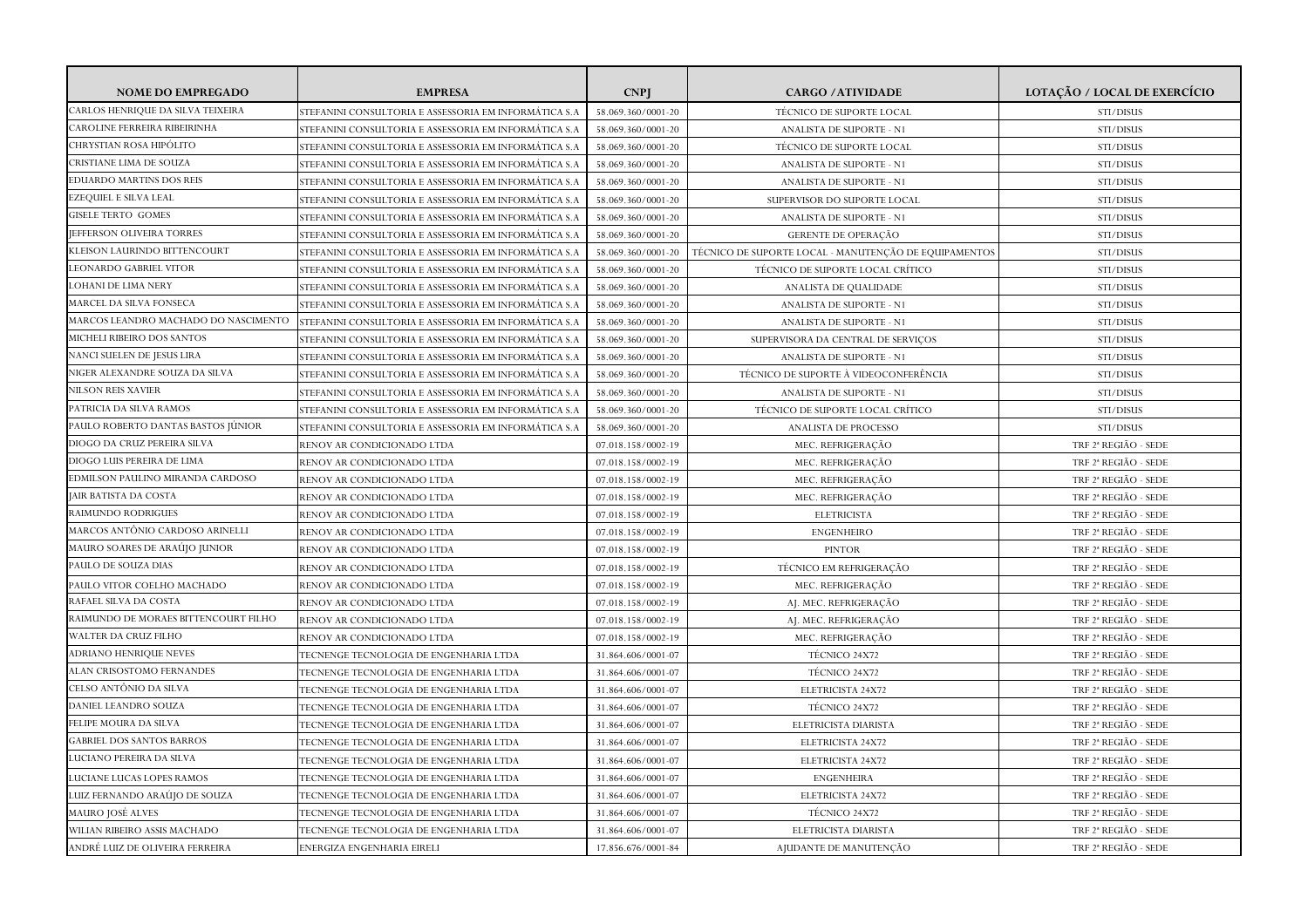| <b>NOME DO EMPREGADO</b>                                  | <b>EMPRESA</b>                                           | <b>CNP</b>         | <b>CARGO / ATIVIDADE</b>                                 | LOTAÇÃO / LOCAL DE EXERCÍCIO                 |
|-----------------------------------------------------------|----------------------------------------------------------|--------------------|----------------------------------------------------------|----------------------------------------------|
| ANDRÉ LUIZ PEREIRA                                        | ENERGIZA ENGENHARIA EIRELI                               | 17.856.676/0001-84 | MECÂNICO DE REFRIGERAÇÃO                                 | TRF 2 <sup>ª</sup> REGIÃO - SEDE             |
| ANTÔNIO CARLOS RIBEIRO DAVID                              | ENERGIZA ENGENHARIA EIRELI                               | 17.856.676/0001-84 | <b>PINTOR</b>                                            | TRF 2 <sup>ª</sup> REGIÃO - SEDE             |
| ANTÔNIO MARCOS CLEMENTINO DA SILVA                        | ENERGIZA ENGENHARIA EIRELI                               | 17.856.676/0001-84 | <b>BOMBEIRO HIDRÁULICO</b>                               | TRF 2 <sup>ª</sup> REGIÃO - SEDE             |
| <b>BRUNO MEDEIROS</b>                                     | ENERGIZA ENGENHARIA EIRELI                               | 17.856.676/0001-84 | AJ. MEC. AUTOMOTIVA                                      | TRF 2ª REGIÃO - SEDE                         |
| DELAIR BARROSO BATISTA                                    | ENERGIZA ENGENHARIA EIRELI                               | 17.856.676/0001-84 | AJUDANTE DE MANUTENÇÃO                                   | TRF 2 <sup>ª</sup> REGIÃO - SEDE             |
| FABIO DE OLIVEIRA DA SILVA                                | ENERGIZA ENGENHARIA EIRELI                               | 17.856.676/0001-84 | <b>BOMBEIRO HIDRÁULICO</b>                               | TRF 2ª REGIÃO - SEDE                         |
| FERNANDO SOUZA DO AMARAL                                  | ENERGIZA ENGENHARIA EIRELI                               | 17.856.676/0001-84 | <b>PINTOR</b>                                            | TRF 2 <sup>ª</sup> REGIÃO - SEDE             |
| FRANCENEY GUIMARÃES DA SILVA                              | ENERGIZA ENGENHARIA EIRELI                               | 17.856.676/0001-84 | AJUDANTE DE MANUTENÇÃO                                   | TRF 2ª REGIÃO - SEDE                         |
| GILSON DA SILVA SANTOS                                    | ENERGIZA ENGENHARIA EIRELI                               | 17.856.676/0001-84 | <b>BOMBEIRO HIDRÁULICO</b>                               | TRF 2ª REGIÃO - SEDE                         |
| IOÃO BATISTA DUARTE                                       | ENERGIZA ENGENHARIA EIRELI                               | 17.856.676/0001-84 | <b>BOMBEIRO HIDRAULICO</b>                               | TRF 2 <sup>ª</sup> REGIÃO - SEDE             |
| <b>JORGE LUIZ FERREIRA BARCELLOS</b>                      | ENERGIZA ENGENHARIA EIRELI                               | 17.856.676/0001-84 | AJUDANTE DE MANUTENÇÃO                                   | TRF 2 <sup>ª</sup> REGIÃO - SEDE             |
| JOSÉ CARLOS DA SILVA                                      | ENERGIZA ENGENHARIA EIRELI                               | 17.856.676/0001-84 | MEIO-OFICIAL DE MARCENARIA                               | TRF 2ª REGIÃO - SEDE                         |
| JOSÉ EDUARDO DA SILVA GAMA                                | ENERGIZA ENGENHARIA EIRELI                               | 17.856.676/0001-84 | AJ. MEC. AUTOMOTIVA                                      | TRF 2 <sup>ª</sup> REGIÃO - SEDE             |
| LENILDO DA CONCEIÇÃO PORTO                                | ENERGIZA ENGENHARIA EIRELI                               | 17.856.676/0001-84 | TÉC. DE EDIFICAÇÕES                                      | TRF 2 <sup>ª</sup> REGIÃO - SEDE             |
|                                                           |                                                          |                    |                                                          |                                              |
| LUIZ FERNANDO ALVES DOS SANTOS                            | ENERGIZA ENGENHARIA EIRELI                               | 17.856.676/0001-84 | PEDREIRO<br>TÉC. DE EDIFICAÇÕES                          | TRF 2 <sup>ª</sup> REGIÃO - SEDE             |
| MARCELO SOARES DE OLIVEIRA                                | ENERGIZA ENGENHARIA EIRELI<br>ENERGIZA ENGENHARIA EIRELI | 17.856.676/0001-84 |                                                          | TRF 2 <sup>ª</sup> REGIÃO - SEDE             |
| MARCIO DA SILVA LOUREIRO                                  |                                                          | 17.856.676/0001-84 | AJUDANTE DE MANUTENÇÃO                                   | TRF 2 <sup>ª</sup> REGIÃO - SEDE             |
| MARCIO DA SILVA MAURÍCIO<br>MARCO ANTÔNIO FELIPE DA SILVA | ENERGIZA ENGENHARIA EIRELI                               | 17.856.676/0001-84 | <b>BOMBEIRO HIDRÁULICO</b><br><b>BOMBEIRO HIDRÁULICO</b> | TRF 2ª REGIÃO - SEDE<br>TRF 2ª REGIÃO - SEDE |
| ORLANDO DE PAIVA SILVA                                    | ENERGIZA ENGENHARIA EIRELI                               | 17.856.676/0001-84 |                                                          |                                              |
| PAULO CESAR MARCELINO                                     | ENERGIZA ENGENHARIA EIRELI                               | 17.856.676/0001-84 | MEIO-OFICIAL DE MARCENARIA                               | TRF 2 <sup>ª</sup> REGIÃO - SEDE             |
| RAFAEL DOS SANTOS MARTINS                                 | ENERGIZA ENGENHARIA EIRELI                               | 17.856.676/0001-84 | MECÂNICO DE REFRIGERAÇÃO                                 | TRF 2ª REGIÃO - SEDE                         |
| RENATO MARTINS DA SILVA                                   | ENERGIZA ENGENHARIA EIRELI                               | 17.856.676/0001-84 | MEIO-OFICIAL DE MARCENARIA                               | TRF 2 <sup>ª</sup> REGIÃO - SEDE             |
| RONALDO DE OLIVEIRA FRANCISCO                             | ENERGIZA ENGENHARIA EIRELI                               | 17.856.676/0001-84 | <b>PINTOR</b>                                            | TRF 2 <sup>ª</sup> REGIÃO - SEDE             |
| SIMONE ARAÚJO PESSANHA                                    | ENERGIZA ENGENHARIA EIRELI                               | 17.856.676/0001-84 | AJUDANTE DE MANUTENÇÃO                                   | TRF 2ª REGIÃO - SEDE                         |
| THIAGO REZENDE DE ALMEIDA                                 | ENERGIZA ENGENHARIA EIRELI                               | 17.856.676/0001-84 | <b>ENCARREGADA</b>                                       | TRF 2 <sup>ª</sup> REGIÃO - SEDE             |
| WESLEY MAGARÃO DUTRA                                      | ENERGIZA ENGENHARIA EIRELI                               | 17.856.676/0001-84 | MARCENEIRO                                               | TRF 2 <sup>ª</sup> REGIÃO - SEDE             |
|                                                           | ENERGIZA ENGENHARIA EIRELI                               | 17.856.676/0001-84 | MEIO-OFICIAL DE MARCENARIA                               | TRF 2ª REGIÃO - SEDE                         |
| ADRIANO DOS ANJOS LEOTERIO DOS SANTOS                     | VINIL ENGENHARIA E SERVIÇOS LTDA                         | 33.412.883/0001-04 | MENSAGEIRO                                               | TRF 2 <sup>ª</sup> REGIÃO - SEDE             |
| ALDA MONTEIRO DE SIQUEIRA SOARES                          | VINIL ENGENHARIA E SERVICOS LTDA                         | 33.412.883/0001-04 | AUXILIAR DE SERVIÇOS GERAIS                              | TRF 2 <sup>ª</sup> REGIÃO - SEDE             |
| ALEX LUIZ DA CONCEIÇÃO                                    | VINIL ENGENHARIA E SERVICOS LTDA                         | 33.412.883/0001-04 | MENSAGEIRO                                               | TRF 2 <sup>ª</sup> REGIÃO - SEDE             |
| ALEXANDRE DE OLIVEIRA                                     | VINIL ENGENHARIA E SERVIÇOS LTDA                         | 33.412.883/0001-04 | MENSAGEIRO                                               | TRF 2ª REGIÃO - SEDE                         |
| ALEXANDRE MARIANO MORETI LOPES                            | VINIL ENGENHARIA E SERVICOS LTDA                         | 33.412.883/0001-04 | <b>AUXILIAR DE SERVIÇOS GERAIS</b>                       | TRF 2 <sup>ª</sup> REGIÃO - SEDE             |
| ALINE PEREIRA DA SILVA                                    | VINIL ENGENHARIA E SERVIÇOS LTDA                         | 33.412.883/0001-04 | <b>GARCONETE</b>                                         | TRF 2 <sup>ª</sup> REGIÃO - SEDE             |
| ANA CRISTINA MAFRA DOS SANTOS                             | VINIL ENGENHARIA E SERVIÇOS LTDA                         | 33.412.883/0001-04 | <b>AUXILIAR DE SERVIÇOS GERAIS</b>                       | TRF 2 <sup>ª</sup> REGIÃO - SEDE             |
| ANAMARIS CYRINO DOS SANTOS                                | VINIL ENGENHARIA E SERVICOS LTDA                         | 33.412.883/0001-04 | <b>AUXILIAR DE SERVIÇOS GERAIS</b>                       | TRF 2ª REGIÃO - SEDE                         |
| ANDERSON LUIZ DOS SANTOS                                  | VINIL ENGENHARIA E SERVIÇOS LTDA                         | 33.412.883/0001-04 | MENSAGEIRO                                               | TRF 2 <sup>ª</sup> REGIÃO - SEDE             |
| ANDREA LÚCIA DA SILVA                                     | VINIL ENGENHARIA E SERVIÇOS LTDA                         | 33.412.883/0001-04 | <b>AUXILIAR DE SERVIÇOS GERAIS</b>                       | TRF 2ª REGIÃO - SEDE                         |
| ANDRÉIA CORREIA DE LIMA                                   | VINIL ENGENHARIA E SERVICOS LTDA                         | 33.412.883/0001-04 | <b>AUXILIAR DE SERVICOS GERAIS</b>                       | TRF 2 <sup>ª</sup> REGIÃO - SEDE             |
| ANGELA GOMES DE FREITAS                                   | VINIL ENGENHARIA E SERVIÇOS LTDA                         | 33.412.883/0001-04 | <b>AUXILIAR DE SERVIÇOS GERAIS</b>                       | TRF 2 <sup>ª</sup> REGIÃO - SEDE             |
| ANTÔNIO PEDROSA DA SILVA                                  | VINIL ENGENHARIA E SERVIÇOS LTDA                         | 33.412.883/0001-04 | MENSAGEIRO                                               | TRF 2ª REGIÃO - SEDE                         |
| ARLETE DOMÍCIO DE SOUZA CARRERO                           | VINIL ENGENHARIA E SERVICOS LTDA                         | 33.412.883/0001-04 | <b>AUXILIAR DE SERVIÇOS GERAIS</b>                       | TRF 2 <sup>ª</sup> REGIÃO - SEDE             |
| ARLLYSON PEREIRA SANTANA                                  | VINIL ENGENHARIA E SERVICOS LTDA                         | 33.412.883/0001-04 | MENSAGEIRO                                               | TRF 2 <sup>ª</sup> REGIÃO - SEDE             |
| AUGUSTO DE AZEVEDO COSTA                                  | VINIL ENGENHARIA E SERVIÇOS LTDA                         | 33.412.883/0001-04 | MENSAGEIRO                                               | TRF 2 <sup>ª</sup> REGIÃO - SEDE             |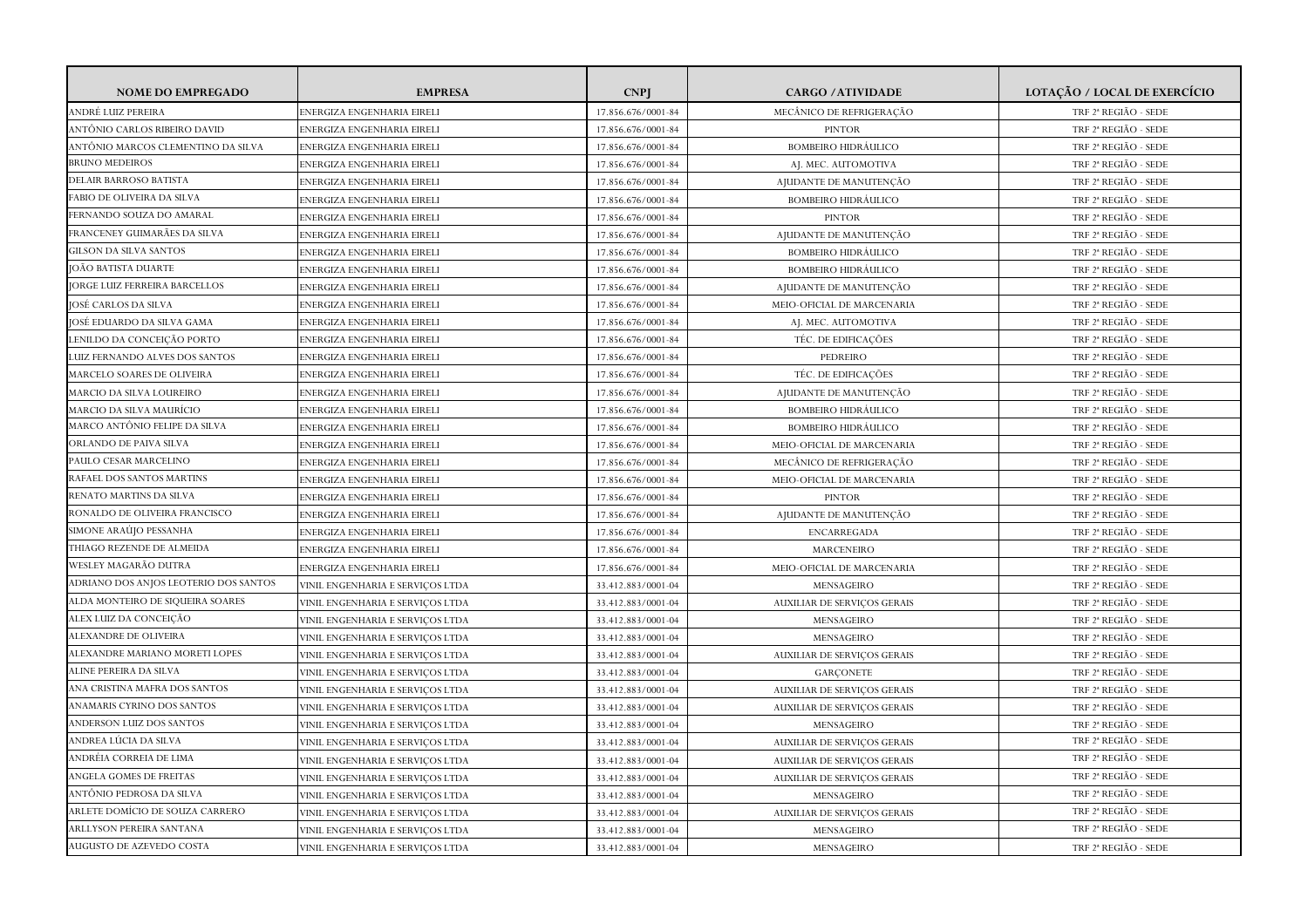| <b>NOME DO EMPREGADO</b>              | <b>EMPRESA</b>                          | <b>CNP</b>         | <b>CARGO / ATIVIDADE</b>           | LOTAÇÃO / LOCAL DE EXERCÍCIO     |
|---------------------------------------|-----------------------------------------|--------------------|------------------------------------|----------------------------------|
| CARLOS ALEXANDRE BARROS DOS SANTOS    | VINIL ENGENHARIA E SERVIÇOS LTDA        | 33.412.883/0001-04 | MENSAGEIRO                         | TRF 2ª REGIÃO - SEDE             |
| CARLOS ELIAS FERREIRA DE LAIA         | VINIL ENGENHARIA E SERVIÇOS LTDA        | 33.412.883/0001-04 | AUXILIAR DE ALMOXARIFE             | TRF 2 <sup>ª</sup> REGIÃO - SEDE |
| CARLOS HENRIQUE ASSIS DA SILVA        | VINIL ENGENHARIA E SERVICOS LTDA        | 33.412.883/0001-04 | MENSAGEIRO                         | TRF 2ª REGIÃO - SEDE             |
| CAROLINA SANTOS DOMINGOS              | VINIL ENGENHARIA E SERVIÇOS LTDA        | 33.412.883/0001-04 | GARÇONETE                          | TRF 2 <sup>ª</sup> REGIÃO - SEDE |
| CÉLIA REGINA MULULO MATHEUS           | <b>JINIL ENGENHARIA E SERVIÇOS LTDA</b> | 33.412.883/0001-04 | <b>GARCONETE</b>                   | TRF 2 <sup>ª</sup> REGIÃO - SEDE |
| CLAUDIA CONCEIÇÃO DOS ANJOS SOUZA     | VINIL ENGENHARIA E SERVICOS LTDA        | 33.412.883/0001-04 | <b>AUXILIAR DE SERVIÇOS GERAIS</b> | TRF 2ª REGIÃO - SEDE             |
| CLEBERSON DE OLIVEIRA PEREIRA         | VINIL ENGENHARIA E SERVIÇOS LTDA        | 33.412.883/0001-04 | ENCARREGADO                        | TRF 2 <sup>ª</sup> REGIÃO - SEDE |
| CLEUSODETE MALVINO                    | VINIL ENGENHARIA E SERVICOS LTDA        | 33.412.883/0001-04 | <b>AUXILIAR DE SERVICOS GERAIS</b> | TRF 2 <sup>ª</sup> REGIÃO - SEDE |
| CRISTINA CONSENZA DE OLIVEIRA         | VINIL ENGENHARIA E SERVIÇOS LTDA        | 33.412.883/0001-04 | <b>AUXILIAR DE SERVIÇOS GERAIS</b> | TRF 2ª REGIÃO - SEDE             |
| CRISTIANE BRAGA AGUIAR                | VINIL ENGENHARIA E SERVIÇOS LTDA        | 33.412.883/0001-04 | <b>AUXILIAR DE SERVIÇOS GERAIS</b> | TRF 2 <sup>ª</sup> REGIÃO - SEDE |
| DANIELLY COITINHO DE OLIVEIRA         | VINIL ENGENHARIA E SERVIÇOS LTDA        | 33.412.883/0001-04 | <b>AUXILIAR DE SERVICOS GERAIS</b> | TRF 2ª REGIÃO - SEDE             |
| DEBORA FRANCISCA ESTEVES              | VINIL ENGENHARIA E SERVIÇOS LTDA        | 33.412.883/0001-04 | <b>AUXILIAR DE SERVIÇOS GERAIS</b> | TRF 2 <sup>ª</sup> REGIÃO - SEDE |
| DEBORA SANTOS DA COSTA                | VINIL ENGENHARIA E SERVICOS LTDA        | 33.412.883/0001-04 | <b>GARCONETE</b>                   | TRF 2 <sup>ª</sup> REGIÃO - SEDE |
| DENILSON JOSÉ MAIA                    | VINIL ENGENHARIA E SERVIÇOS LTDA        | 33.412.883/0001-04 | <b>AUXILIAR DE SERVIÇOS GERAIS</b> | TRF 2ª REGIÃO - SEDE             |
| DEUZA MARIA DA CRUZ TEIXEIRA          | VINIL ENGENHARIA E SERVIÇOS LTDA        | 33.412.883/0001-04 | <b>AUXILIAR DE SERVIÇOS GERAIS</b> | TRF 2ª REGIÃO - SEDE             |
| DIEGO DA SILVA COSTA                  | VINIL ENGENHARIA E SERVICOS LTDA        | 33.412.883/0001-04 | MENSAGEIRO                         | TRF 2 <sup>ª</sup> REGIÃO - SEDE |
| DILMA PAULINO DE SOUZA DIAS           | VINIL ENGENHARIA E SERVIÇOS LTDA        | 33.412.883/0001-04 | <b>GARCONETE</b>                   | TRF 2ª REGIÃO - SEDE             |
| <b>DOMÍCIO FERREIRA</b>               | VINIL ENGENHARIA E SERVICOS LTDA        | 33.412.883/0001-04 | <b>AUXILIAR DE SERVIÇOS GERAIS</b> | TRF 2 <sup>ª</sup> REGIÃO - SEDE |
| EDIGAR ALEXANDRE PEREIRA              | VINIL ENGENHARIA E SERVIÇOS LTDA        | 33.412.883/0001-04 | AUXILIAR DE SERVIÇOS GERAIS        | TRF 2 <sup>ª</sup> REGIÃO - SEDE |
| EDILEUSA DE SOUZA BITTENCOURT SAMPAIO | VINIL ENGENHARIA E SERVIÇOS LTDA        | 33.412.883/0001-04 | <b>AUXILIAR DE SERVIÇOS GERAIS</b> | TRF 2 <sup>ª</sup> REGIÃO - SEDE |
| <b>EDNA CESAR SOUZA</b>               | VINIL ENGENHARIA E SERVICOS LTDA        | 33.412.883/0001-04 | <b>AUXILIAR DE SERVICOS GERAIS</b> | PRÉDIO VISCONDE DE INHAÚMA       |
| EFIGÊNIA DE FATIMA DA PAIXÃO          | VINIL ENGENHARIA E SERVIÇOS LTDA        | 33.412.883/0001-04 | <b>AUXILIAR DE SERVIÇOS GERAIS</b> | TRF 2ª REGIÃO - SEDE             |
| <b>ELTON RIBEIRO LOPES</b>            | VINIL ENGENHARIA E SERVIÇOS LTDA        | 33.412.883/0001-04 | MENSAGEIRO                         | TRF 2ª REGIÃO - SEDE             |
| ERICA BAHIA SOCORRO DOS SANTOS        | VINIL ENGENHARIA E SERVIÇOS LTDA        | 33.412.883/0001-04 | <b>AUXILIAR DE SERVIÇOS GERAIS</b> | TRF 2 <sup>ª</sup> REGIÃO - SEDE |
| ERICA SILVA BARBOZA                   | VINIL ENGENHARIA E SERVIÇOS LTDA        | 33.412.883/0001-04 | ENCARREGADA                        | TRF 2 <sup>ª</sup> REGIÃO - SEDE |
| ERINALDO DA SILVA FERREIRA            | VINIL ENGENHARIA E SERVIÇOS LTDA        | 33.412.883/0001-04 | MENSAGEIRO                         | TRF 2ª REGIÃO - SEDE             |
| EVERTON F. DO NASCIMENTO              | VINIL ENGENHARIA E SERVIÇOS LTDA        | 33.412.883/0001-04 | <b>LIMPA VIDRO</b>                 | TRF 2 <sup>ª</sup> REGIÃO - SEDE |
| FABIANE DA SILVA RIBEIRO              | VINIL ENGENHARIA E SERVICOS LTDA        | 33.412.883/0001-04 | <b>AUXILIAR DE SERVIÇOS GERAIS</b> | TRF 2ª REGIÃO - SEDE             |
| FABIO LUIZ ALMEIDA DA SILVA           | VINIL ENGENHARIA E SERVIÇOS LTDA        | 33.412.883/0001-04 | MENSAGEIRO                         | TRF 2 <sup>ª</sup> REGIÃO - SEDE |
| FERNANDA PEREIRA VALES TAVARES        | VINIL ENGENHARIA E SERVIÇOS LTDA        | 33.412.883/0001-04 | <b>AUXILIAR DE SERVIÇOS GERAIS</b> | TRF 2 <sup>ª</sup> REGIÃO - SEDE |
| FRANCKSON ADAILTON ALVES DE CARVALHO  | VINIL ENGENHARIA E SERVIÇOS LTDA        | 33.412.883/0001-04 | <b>AUXILIAR DE SERVIÇOS GERAIS</b> | TRF 2ª REGIÃO - SEDE             |
| <b>GABRIEL DA SILVA PEREIRA</b>       | VINIL ENGENHARIA E SERVIÇOS LTDA        | 33.412.883/0001-04 | <b>LIMPA VIDRO</b>                 | TRF 2 <sup>ª</sup> REGIÃO - SEDE |
| GILMA LUCIA DA SILVA                  | VINIL ENGENHARIA E SERVIÇOS LTDA        | 33.412.883/0001-04 | AUXILIAR DE SERVIÇOS GERAIS        | TRF 2 <sup>ª</sup> REGIÃO - SEDE |
| GILSON MOURA BARBOSA                  | VINIL ENGENHARIA E SERVIÇOS LTDA        | 33.412.883/0001-04 | <b>AUXILIAR DE SERVIÇOS GERAIS</b> | TRF 2ª REGIÃO - SEDE             |
| GILVANETE ARAÚJO BORBA                | VINIL ENGENHARIA E SERVIÇOS LTDA        | 33.412.883/0001-04 | <b>AUXILIAR DE SERVIÇOS GERAIS</b> | TRF 2 <sup>ª</sup> REGIÃO - SEDE |
| HELOISA ANTÔNIA MACHADO               | VINIL ENGENHARIA E SERVIÇOS LTDA        | 33.412.883/0001-04 | <b>AUXILIAR DE SERVIÇOS GERAIS</b> | TRF 2 <sup>ª</sup> REGIÃO - SEDE |
| HERTA OLIVEIRA DE SOUZA               | VINIL ENGENHARIA E SERVIÇOS LTDA        | 33.412.883/0001-04 | AUXILIAR DE SERVIÇOS GERAIS        | TRF 2 <sup>ª</sup> REGIÃO - SEDE |
| IEUDINA MARIA MORAIS DE SANTANA       | VINIL ENGENHARIA E SERVIÇOS LTDA        | 33.412.883/0001-04 | AUXILIAR DE SERVIÇOS GERAIS        | TRF 2 <sup>ª</sup> REGIÃO - SEDE |
| ISA PASCOAL DE MELO ARAÚJO            | VINIL ENGENHARIA E SERVIÇOS LTDA        | 33.412.883/0001-04 | <b>GARCONETE</b>                   | TRF 2ª REGIÃO - SEDE             |
| <b>IVO NUNES DE ALMEIDA</b>           | VINIL ENGENHARIA E SERVIÇOS LTDA        | 33.412.883/0001-04 | <b>AUXILIAR DE SERVIÇOS GERAIS</b> | TRF 2 <sup>ª</sup> REGIÃO - SEDE |
| <b>IVONALDO COSTA DOS SANTOS</b>      | VINIL ENGENHARIA E SERVICOS LTDA        | 33.412.883/0001-04 | OPERADOR DE COPIADORA              | TRF 2 <sup>ª</sup> REGIÃO - SEDE |
| <b>JACIARA FERNANDA THEODORO</b>      | VINIL ENGENHARIA E SERVICOS LTDA        | 33.412.883/0001-04 | <b>GARCONETE</b>                   | TRF 2 <sup>ª</sup> REGIÃO - SEDE |
| JEFERSON MARIA CRISTOVÃO              | VINIL ENGENHARIA E SERVIÇOS LTDA        | 33.412.883/0001-04 | <b>AUXILIAR DE SERVIÇOS GERAIS</b> | TRF 2 <sup>ª</sup> REGIÃO - SEDE |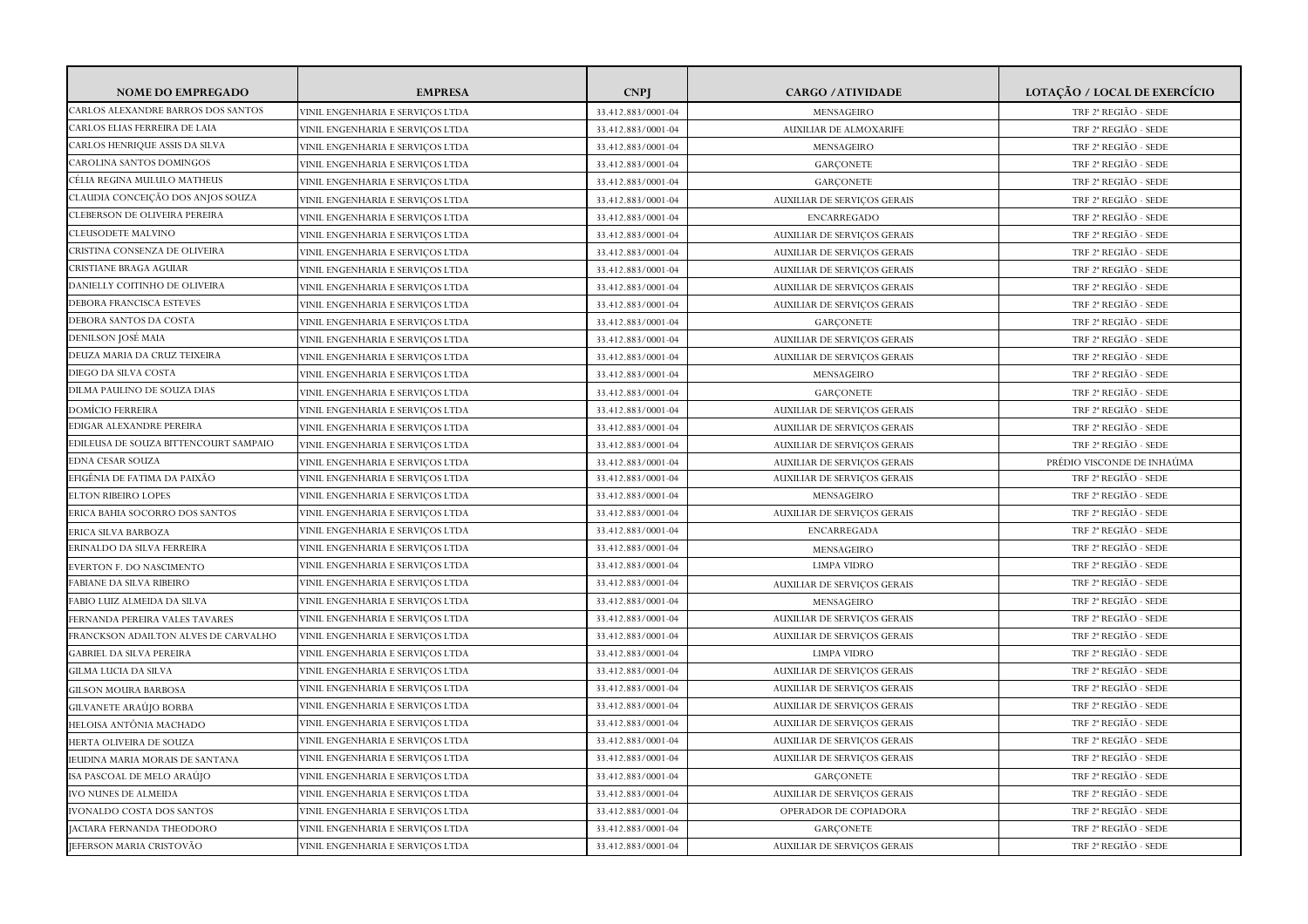| <b>NOME DO EMPREGADO</b>              | <b>EMPRESA</b>                   | <b>CNPI</b>        | <b>CARGO / ATIVIDADE</b>           | LOTAÇÃO / LOCAL DE EXERCÍCIO     |
|---------------------------------------|----------------------------------|--------------------|------------------------------------|----------------------------------|
| JOÃO CARLOS NEVES DA SILVA            | VINIL ENGENHARIA E SERVICOS LTDA | 33.412.883/0001-04 | MENSAGEIRO                         | TRF 2 <sup>ª</sup> REGIÃO - SEDE |
| <b>JORGE CARLOS DO NASCIMENTO</b>     | VINIL ENGENHARIA E SERVIÇOS LTDA | 33.412.883/0001-04 | <b>AUXILIAR DE SERVIÇOS GERAIS</b> | TRF 2ª REGIÃO - SEDE             |
| <b>JORGE LUIZ SOUZA BRAGA</b>         | VINIL ENGENHARIA E SERVIÇOS LTDA | 33.412.883/0001-04 | MENSAGEIRO                         | TRF 2 <sup>ª</sup> REGIÃO - SEDE |
| <b>JORGE REIS</b>                     | VINIL ENGENHARIA E SERVIÇOS LTDA | 33.412.883/0001-04 | MENSAGEIRO                         | TRF 2 <sup>ª</sup> REGIÃO - SEDE |
| <b>JOSIANE PONTES DO NASCIMENTO</b>   | VINIL ENGENHARIA E SERVIÇOS LTDA | 33.412.883/0001-04 | <b>AUXILIAR DE SERVIÇOS GERAIS</b> | TRF 2ª REGIÃO - SEDE             |
| KATIA BARBOSA LIMA                    | VINIL ENGENHARIA E SERVICOS LTDA | 33.412.883/0001-04 | <b>GARCONETE</b>                   | TRF 2ª REGIÃO - SEDE             |
| KEVIN LESCANO VIEIRA                  | VINIL ENGENHARIA E SERVIÇOS LTDA | 33.412.883/0001-04 | MENSAGEIRO                         | TRF 2 <sup>ª</sup> REGIÃO - SEDE |
| LARISSA VICENTE BORGAÇO               | VINIL ENGENHARIA E SERVIÇOS LTDA | 33.412.883/0001-04 | MENSAGEIRO                         | TRF 2 <sup>ª</sup> REGIÃO - SEDE |
| LAURA DA SILVA GONCALVES              | VINIL ENGENHARIA E SERVIÇOS LTDA | 33.412.883/0001-04 | <b>AUXILIAR DE SERVIÇOS GERAIS</b> | TRF 2ª REGIÃO - SEDE             |
| LEILA DE OLIVEIRA ABREU RIBEIRO       | VINIL ENGENHARIA E SERVIÇOS LTDA | 33.412.883/0001-04 | <b>AUXILIAR DE SERVIÇOS GERAIS</b> | TRF 2ª REGIÃO - SEDE             |
| LIZIARIA DE SOUZA PEREIRA             | VINIL ENGENHARIA E SERVICOS LTDA | 33.412.883/0001-04 | <b>AUXILIAR DE SERVICOS GERAIS</b> | TRF 2 <sup>ª</sup> REGIÃO - SEDE |
| LUCAS CORRÊA DE MELO                  | VINIL ENGENHARIA E SERVIÇOS LTDA | 33.412.883/0001-04 | <b>AUXILIAR DE SERVIÇOS GERAIS</b> | TRF 2ª REGIÃO - SEDE             |
| LUCIANA ALVES RANGEL                  | VINIL ENGENHARIA E SERVIÇOS LTDA | 33.412.883/0001-04 | <b>AUXILIAR DE SERVIÇOS GERAIS</b> | TRF 2 <sup>ª</sup> REGIÃO - SEDE |
| LUCIMAR CARDOSO GOMES                 | VINIL ENGENHARIA E SERVIÇOS LTDA | 33.412.883/0001-04 | <b>AUXILIAR DE SERVIÇOS GERAIS</b> | TRF 2ª REGIÃO - SEDE             |
| LUCINEIDE DOS SANTOS DA SILVA         | VINIL ENGENHARIA E SERVIÇOS LTDA | 33.412.883/0001-04 | <b>AUXILIAR DE SERVIÇOS GERAIS</b> | TRF 2ª REGIÃO - SEDE             |
| LUIZ CLAUDIO MALVINO DE LIMA          | VINIL ENGENHARIA E SERVICOS LTDA | 33.412.883/0001-04 | <b>AUXILIAR DE SERVICOS GERAIS</b> | TRF 2 <sup>ª</sup> REGIÃO - SEDE |
| MAÍRA RODRIGUES MELO                  | VINIL ENGENHARIA E SERVIÇOS LTDA | 33.412.883/0001-04 | <b>AUXILIAR DE SERVIÇOS GERAIS</b> | TRF 2ª REGIÃO - SEDE             |
| MARCOS ROMÁRIO OLIVEIRA DO NASCIMENTO | VINIL ENGENHARIA E SERVIÇOS LTDA | 33.412.883/0001-04 | <b>AUXILIAR DE SERVIÇOS GERAIS</b> | TRF 2ª REGIÃO - SEDE             |
| MARCIA CRISTINA MOURA DE ALMEIDA      | VINIL ENGENHARIA E SERVIÇOS LTDA | 33.412.883/0001-04 | <b>AUXILIAR DE SERVIÇOS GERAIS</b> | TRF 2ª REGIÃO - SEDE             |
| MARCIA PINHEIRO MARTINS               | VINIL ENGENHARIA E SERVIÇOS LTDA | 33.412.883/0001-04 | <b>GARCONETE</b>                   | TRF 2 <sup>ª</sup> REGIÃO - SEDE |
| MARCIA REGINA SILVA DE MIRANDA        | VINIL ENGENHARIA E SERVICOS LTDA | 33.412.883/0001-04 | <b>AUXILIAR DE SERVICOS GERAIS</b> | TRF 2 <sup>ª</sup> REGIÃO - SEDE |
| MARCOS ALEXANDRE CASTRO DO NASCIMENTO | VINIL ENGENHARIA E SERVIÇOS LTDA | 33.412.883/0001-04 | MENSAGEIRO                         | TRF 2ª REGIÃO - SEDE             |
| MARIA ANGELA ALVES                    | VINIL ENGENHARIA E SERVIÇOS LTDA | 33.412.883/0001-04 | AUXILIAR DE SERVIÇOS GERAIS        | TRF 2 <sup>ª</sup> REGIÃO - SEDE |
| MARIA CÉLIA M. DO NASCIMENTO          | VINIL ENGENHARIA E SERVIÇOS LTDA | 33.412.883/0001-04 | <b>AUXILIAR DE SERVICOS GERAIS</b> | TRF 2 <sup>ª</sup> REGIÃO - SEDE |
| MARIA DA GRAÇA MACHADO DE SOUZA       | VINIL ENGENHARIA E SERVIÇOS LTDA | 33.412.883/0001-04 | CHEFE DE COZINHA                   | TRF 2ª REGIÃO - SEDE             |
| MARIA DA LUZ MORENO DA SILVA          | VINIL ENGENHARIA E SERVIÇOS LTDA | 33.412.883/0001-04 | <b>AUXILIAR DE SERVIÇOS GERAIS</b> | TRF 2 <sup>ª</sup> REGIÃO - SEDE |
| MARIA JOSÉ BISPO                      | VINIL ENGENHARIA E SERVIÇOS LTDA | 33.412.883/0001-04 | <b>AUXILIAR DE SERVIÇOS GERAIS</b> | TRF 2 <sup>ª</sup> REGIÃO - SEDE |
| MARIA LUCIA LAURENTINO DA SILVA       | VINIL ENGENHARIA E SERVIÇOS LTDA | 33.412.883/0001-04 | <b>AUXILIAR DE SERVIÇOS GERAIS</b> | TRF 2ª REGIÃO - SEDE             |
| <b>MARIA NILZA RIBEIRO</b>            | VINIL ENGENHARIA E SERVICOS LTDA | 33.412.883/0001-04 | <b>GARCONETE</b>                   | TRF 2ª REGIÃO - SEDE             |
| MARIA SÃO PEDRO DOS SANTOS            | VINIL ENGENHARIA E SERVIÇOS LTDA | 33.412.883/0001-04 | <b>GARCONETE</b>                   | TRF 2 <sup>ª</sup> REGIÃO - SEDE |
| MARIA VALÉRIA DE ALMEIDA              | VINIL ENGENHARIA E SERVIÇOS LTDA | 33.412.883/0001-04 | <b>AUXILIAR DE SERVICOS GERAIS</b> | PRÉDIO VISCONDE DE INHAÚMA       |
| MARLENE FERREIRA DA SILVA             | VINIL ENGENHARIA E SERVIÇOS LTDA | 33.412.883/0001-04 | <b>AUXILIAR DE SERVIÇOS GERAIS</b> | TRF 2 <sup>ª</sup> REGIÃO - SEDE |
| MATEUS JOSÉ DE OLIVEIRA FERNANDES     | VINIL ENGENHARIA E SERVIÇOS LTDA | 33.412.883/0001-04 | MENSAGEIRO                         | TRF 2 <sup>ª</sup> REGIÃO - SEDE |
| MATEUS MANOEL DA SILVA D. DA COSTA    | VINIL ENGENHARIA E SERVICOS LTDA | 33.412.883/0001-04 | MENSAGEIRO                         | TRF 2ª REGIÃO - SEDE             |
| MATHEUS DA COSTA SILVA                | VINIL ENGENHARIA E SERVIÇOS LTDA | 33.412.883/0001-04 | AUXILIAR DE JARDINAGEM             | TRF 2ª REGIÃO - SEDE             |
| MAURINEI DE SOUZA DOS SANTOS          | VINIL ENGENHARIA E SERVIÇOS LTDA | 33.412.883/0001-04 | <b>AUXILIAR DE SERVIÇOS GERAIS</b> | TRF 2 <sup>ª</sup> REGIÃO - SEDE |
| MAURO SERGIO DE JESUS CASTRO          | VINIL ENGENHARIA E SERVIÇOS LTDA | 33.412.883/0001-04 | MENSAGEIRO                         | TRF 2 <sup>ª</sup> REGIÃO - SEDE |
| MICHELE ARAÚJO DE SOUZA               | VINIL ENGENHARIA E SERVIÇOS LTDA | 33.412.883/0001-04 | <b>AUXILIAR DE SERVIÇOS GERAIS</b> | TRF 2 <sup>ª</sup> REGIÃO - SEDE |
| NÁDIA VIEIRA DOS SANTOS               | VINIL ENGENHARIA E SERVIÇOS LTDA | 33.412.883/0001-04 | <b>AUXILIAR DE SERVIÇOS GERAIS</b> | TRF 2 <sup>ª</sup> REGIÃO - SEDE |
| NALTO SOARES DE OLIVEIRA              | VINIL ENGENHARIA E SERVIÇOS LTDA | 33.412.883/0001-04 | MENSAGEIRO                         | TRF 2 <sup>ª</sup> REGIÃO - SEDE |
| NATÁLIA RODRIGUES DA SILVA            | VINIL ENGENHARIA E SERVICOS LTDA | 33.412.883/0001-04 | <b>SUPERVISOR</b>                  | TRF 2ª REGIÃO - SEDE             |
| ORLANDO BARROSO CALIXTO               | VINIL ENGENHARIA E SERVICOS LTDA | 33.412.883/0001-04 | MENSAGEIRO                         | TRF 2 <sup>ª</sup> REGIÃO - SEDE |
| PEDRO HENRIQUE DOS SANTOS FERMIANO    | VINIL ENGENHARIA E SERVIÇOS LTDA | 33.412.883/0001-04 | <b>LIMPA VIDRO</b>                 | TRF 2 <sup>ª</sup> REGIÃO - SEDE |
|                                       |                                  |                    |                                    |                                  |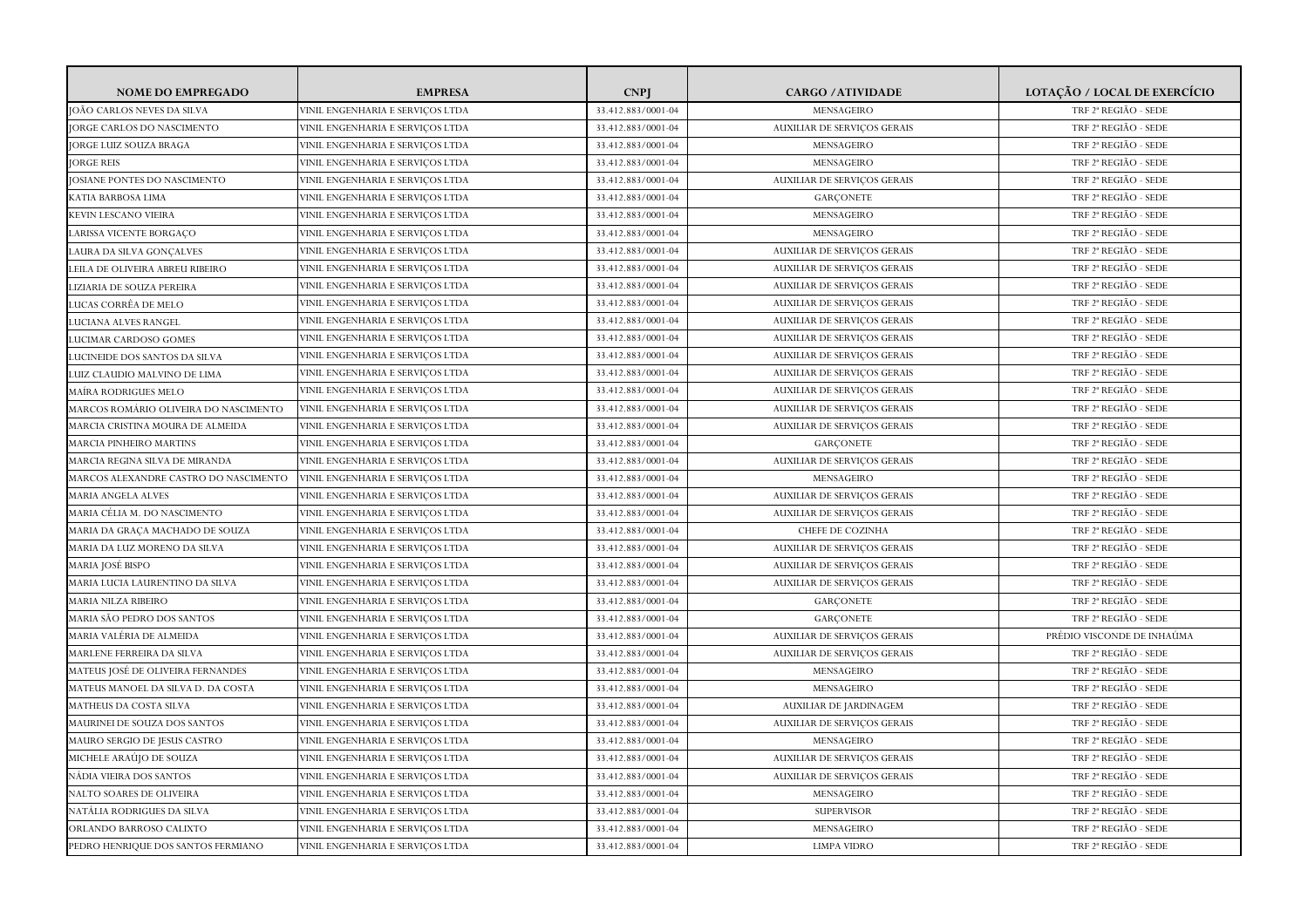| <b>NOME DO EMPREGADO</b>            | <b>EMPRESA</b>                       | <b>CNPI</b>        | <b>CARGO / ATIVIDADE</b>              | LOTAÇÃO / LOCAL DE EXERCÍCIO          |
|-------------------------------------|--------------------------------------|--------------------|---------------------------------------|---------------------------------------|
| PEDRO SILVA DE OLIVEIRA             | VINIL ENGENHARIA E SERVICOS LTDA     | 33.412.883/0001-04 | <b>AUXILIAR DE SERVICOS GERAIS</b>    | TRF 2 <sup>ª</sup> REGIÃO - SEDE      |
| REGINA CÉLIA DA SILVA ROSA          | VINIL ENGENHARIA E SERVIÇOS LTDA     | 33.412.883/0001-04 | <b>AUXILIAR DE SERVIÇOS GERAIS</b>    | TRF 2ª REGIÃO - SEDE                  |
| REGINA CÉLIA MELLO GUERRA           | VINIL ENGENHARIA E SERVIÇOS LTDA     | 33.412.883/0001-04 | AUXILIAR DE SERVIÇOS GERAIS           | TRF 2ª REGIÃO - SEDE                  |
| RENAN PLAUDIO PEREIRA               | VINIL ENGENHARIA E SERVIÇOS LTDA     | 33.412.883/0001-04 | MENSAGEIRO                            | TRF 2 <sup>ª</sup> REGIÃO - SEDE      |
| ROBERIO DOS SANTOS SILVA            | VINIL ENGENHARIA E SERVIÇOS LTDA     | 33.412.883/0001-04 | MENSAGEIRO                            | TRF 2ª REGIÃO - SEDE                  |
| ROBERTA SILVA PAULINO DIAS          | VINIL ENGENHARIA E SERVIÇOS LTDA     | 33.412.883/0001-04 | <b>AUXILIAR DE SERVICOS GERAIS</b>    | TRF 2ª REGIÃO - SEDE                  |
| RODRIGO BANDEIRA DE M. SANTIAGO     | VINIL ENGENHARIA E SERVIÇOS LTDA     | 33.412.883/0001-04 | MENSAGEIRO                            | TRF 2 <sup>ª</sup> REGIÃO - SEDE      |
| ROGÉRIO BALBINO SANTANA             | VINIL ENGENHARIA E SERVIÇOS LTDA     | 33.412.883/0001-04 | <b>LIMPA VIDRO</b>                    | TRF 2 <sup>ª</sup> REGIÃO - SEDE      |
| ROSANA DOS ANJOS SILVA              | VINIL ENGENHARIA E SERVIÇOS LTDA     | 33.412.883/0001-04 | <b>AUXILIAR DE SERVIÇOS GERAIS</b>    | PRÉDIO DOM GERARDO                    |
| ROSANGELA MARIA RETAMERO            | VINIL ENGENHARIA E SERVIÇOS LTDA     | 33.412.883/0001-04 | <b>AUXILIAR DE SERVIÇOS GERAIS</b>    | TRF 2ª REGIÃO - SEDE                  |
| ROSEMERE DOS SANTOS SILVA           | VINIL ENGENHARIA E SERVICOS LTDA     | 33.412.883/0001-04 | <b>AUXILIAR DE SERVICOS GERAIS</b>    | TRF 2 <sup>ª</sup> REGIÃO - SEDE      |
| RUAN MARTINS DOS SANTOS             | VINIL ENGENHARIA E SERVIÇOS LTDA     | 33.412.883/0001-04 | <b>AUXILIAR DE ALMOXARIFE</b>         | TRF 2ª REGIÃO - SEDE                  |
| RUBERVILMA FERREIRA DOS SANTOS      | VINIL ENGENHARIA E SERVIÇOS LTDA     | 33.412.883/0001-04 | <b>AUXILIAR DE SERVIÇOS GERAIS</b>    | TRF 2 <sup>ª</sup> REGIÃO - SEDE      |
| SANDRA REGINA MIRANDA DE O. ALMEIDA | VINIL ENGENHARIA E SERVIÇOS LTDA     | 33.412.883/0001-04 | <b>AUXILIAR DE SERVIÇOS GERAIS</b>    | TRF 2ª REGIÃO - SEDE                  |
| SERGIO HENRIQUE PONTES CAVALCANTI   | VINIL ENGENHARIA E SERVIÇOS LTDA     | 33.412.883/0001-04 | <b>AUXILIAR DE SERVIÇOS GERAIS</b>    | TRF 2ª REGIÃO - SEDE                  |
| SERGIO RODRIGUES DE FREITAS         | VINIL ENGENHARIA E SERVICOS LTDA     | 33.412.883/0001-04 | <b>AUXILIAR DE ALMOXARIFE</b>         | TRF 2 <sup>ª</sup> REGIÃO - SEDE      |
| <b>SUELI REIS</b>                   | VINIL ENGENHARIA E SERVIÇOS LTDA     | 33.412.883/0001-04 | <b>GARCONETE</b>                      | TRF 2 <sup>ª</sup> REGIÃO - SEDE      |
| TALITA LORETI ALEIXO                | VINIL ENGENHARIA E SERVIÇOS LTDA     | 33.412.883/0001-04 | GARÇONETE                             | TRF 2ª REGIÃO - SEDE                  |
| TIAGO BARBOZA DOS SANTOS            | VINIL ENGENHARIA E SERVIÇOS LTDA     | 33.412.883/0001-04 | MENSAGEIRO                            | TRF 2ª REGIÃO - SEDE                  |
| VALÉRIA CONCEIÇÃO DE JESUS          | VINIL ENGENHARIA E SERVIÇOS LTDA     | 33.412.883/0001-04 | <b>AUXILIAR DE SERVIÇOS GERAIS</b>    | TRF 2 <sup>ª</sup> REGIÃO - SEDE      |
| VANILDA MAXIMO DE FIGUEIREDO        | VINIL ENGENHARIA E SERVICOS LTDA     | 33.412.883/0001-04 | <b>AUXILIAR DE SERVICOS GERAIS</b>    | PRÉDIO DOM GERARDO                    |
| VINÍCIUS PINTO DE ALMEIDA           | VINIL ENGENHARIA E SERVIÇOS LTDA     | 33.412.883/0001-04 | GARÇOM                                | TRF 2ª REGIÃO - SEDE                  |
| VITOR HUGO MIRANDA FREITAS          | VINIL ENGENHARIA E SERVIÇOS LTDA     | 33.412.883/0001-04 | MENSAGEIRO                            | TRF 2 <sup>ª</sup> REGIÃO - SEDE      |
| YGOR FELIPE DE OLIVEIRA PENEDO      | VINIL ENGENHARIA E SERVIÇOS LTDA     | 33.412.883/0001-04 | <b>AUXILIAR DE SERVIÇOS GERAIS</b>    | TRF 2 <sup>ª</sup> REGIÃO - SEDE      |
| ZENILDA ALVES PINHEIRO              | VINIL ENGENHARIA E SERVIÇOS LTDA     | 33.412.883/0001-04 | AUXILIAR DE SERVIÇOS GERAIS           | TRF 2 <sup>ª</sup> REGIÃO - SEDE      |
| ANA PAULA SAMPAIO DA SILVA          | LIDERANÇA LIMPEZA E CONSERVAÇÃO LTDA | 00.482.840/0001-38 | <b>ASCENSORISTA</b>                   | TRF 2ª REGIÃO - ANEXO II              |
| ANNA CAROLINA LINS TAVARES          | LIDERANÇA LIMPEZA E CONSERVAÇÃO LTDA | 00.482.840/0001-38 | <b>ASCENSORISTA</b>                   | TRF 2ª REGIÃO - CARGA                 |
| CÉLIA NATALINA MORETH LOPES         | LIDERANÇA LIMPEZA E CONSERVAÇÃO LTDA | 00.482.840/0001-38 | <b>ASCENSORISTA</b>                   | TRF 2ª REGIÃO - PRIVATIVO             |
| CREUZA DAUDT PACHECO IVO            | LIDERANÇA LIMPEZA E CONSERVAÇÃO LTDA | 00.482.840/0001-38 | <b>ASCENSORISTA</b>                   | TRF 2ª REGIÃO - RESERVA               |
| LECY MARTINS DE ABREU               | LIDERANÇA LIMPEZA E CONSERVAÇÃO LTDA | 00.482.840/0001-38 | <b>ASCENSORISTA</b>                   | TRF 2 <sup>ª</sup> REGIÃO - SEDE      |
| MARIA DE FÁTIMA LOPES               | LIDERANÇA LIMPEZA E CONSERVAÇÃO LTDA | 00.482.840/0001-38 | <b>ASCENSORISTA</b>                   | TRF 2 <sup>ª</sup> REGIÃO - PRIVATIVO |
| MARÍLIA FRANCISCO MARTINS           | LIDERANÇA LIMPEZA E CONSERVAÇÃO LTDA | 00.482.840/0001-38 | <b>ASCENSORISTA</b>                   | TRF 2 <sup>ª</sup> REGIÃO - PRIVATIVO |
| MARISETE DAUDT PACHECO IVO          | LIDERANÇA LIMPEZA E CONSERVAÇÃO LTDA | 00.482.840/0001-38 | <b>ASCENSORISTA</b>                   | TRF 2ª REGIÃO - ANEXO II              |
| SHEILA DA SILVA GONCALVES           | LIDERANÇA LIMPEZA E CONSERVAÇÃO LTDA | 00.482.840/0001-38 | <b>ASCENSORISTA</b>                   | TRF 2ª REGIÃO - SEDE                  |
| SONIA REGINA FERRAZ DA SILVA        | LIDERANÇA LIMPEZA E CONSERVAÇÃO LTDA | 00.482.840/0001-38 | <b>ASCENSORISTA</b>                   | TRF 2ª REGIÃO - CARGA                 |
| ALEX TAVARES DA SILVA               | DISKTEC COMÉRCIO E SERVIÇOS LTDA     | 40.203.390/0001-11 | OPERADOR DE ÁUDIO E VIDEO             | TRF 2 <sup>ª</sup> REGIÃO             |
| ANDRÉ CÉSAR SANTOS DE SOUZA         | DISKTEC COMÉRCIO E SERVIÇOS LTDA     | 40.203.390/0001-11 | OPERADOR DE ÁUDIO E VIDEO             | TRF 2 <sup>ª</sup> REGIÃO             |
| ANDRÉ ELMO COSTA DA SILVA           | DISKTEC COMÉRCIO E SERVIÇOS LTDA     | 40.203.390/0001-11 | TÉCNICO EM ELETRÔNICA                 | TRF 2 <sup>ª</sup> REGIÃO             |
| DOUGLAS DOS ANJOS SOBRINHO          | DISKTEC COMÉRCIO E SERVIÇOS LTDA     | 40.203.390/0001-11 | OPERADOR DE ÁUDIO E VIDEO             | TRF 2 <sup>ª</sup> REGIÃO             |
| JOSÉ HENRIQUE M. TAVARES            | DISKTEC COMÉRCIO E SERVIÇOS LTDA     | 40.203.390/0001-11 | <b>ENCARREGADO DE TURMA</b>           | TRF 2 <sup>ª</sup> REGIÃO             |
| LUCIANO DOS SANTOS SALVADOR         | DISKTEC COMÉRCIO E SERVIÇOS LTDA     | 40.203.390/0001-11 | <b>INSTALADOR E REPARADOR DE REDE</b> | TRF 2ª REGIÃO                         |
| REINALDO PEREIRA DA SILVA           | DISKTEC COMÉRCIO E SERVIÇOS LTDA     | 40.203.390/0001-11 | <b>INSTALADOR E REPARADOR DE REDE</b> | TRF 2 <sup>ª</sup> REGIÃO             |
| ROBSON LUIZ OGENY                   | DISKTEC COMÉRCIO E SERVIÇOS LTDA     | 40.203.390/0001-11 | TÉCNICO EM ELETRÔNICA                 | TRF 2 <sup>ª</sup> REGIÃO             |
|                                     |                                      |                    |                                       |                                       |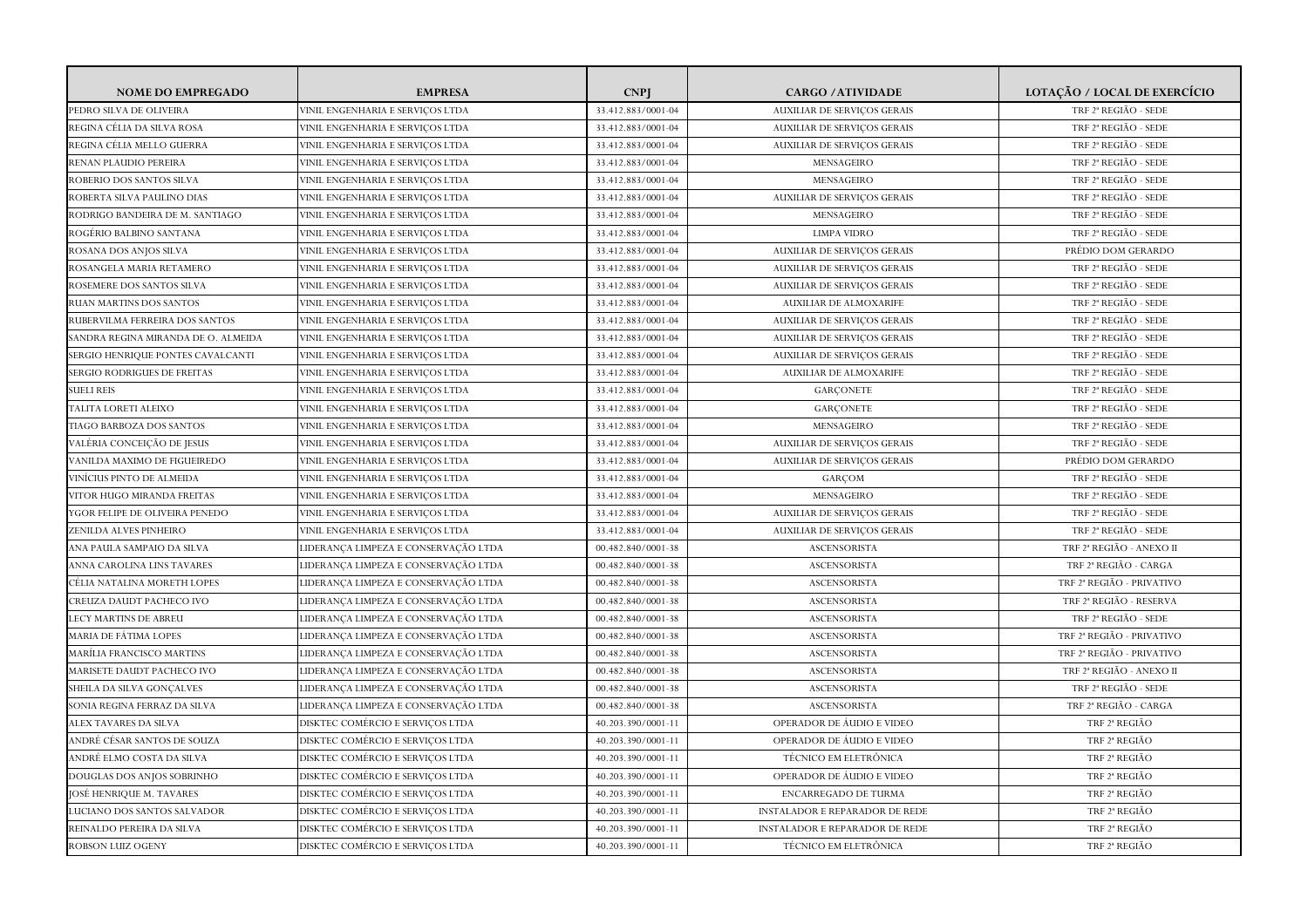| <b>NOME DO EMPREGADO</b>            | <b>EMPRESA</b>                     | <b>CNP</b>          | <b>CARGO / ATIVIDADE</b>               | LOTAÇÃO / LOCAL DE EXERCÍCIO     |
|-------------------------------------|------------------------------------|---------------------|----------------------------------------|----------------------------------|
| RODOLFO B. DA SILVA JUNIOR          | DISKTEC COMÉRCIO E SERVICOS LTDA   | 40.203.390/0001-11  | <b>INSTALADOR E REPARADOR DE REDE</b>  | TRF 2 <sup>ª</sup> REGIÃO        |
| SÉRGIO ANTÔNIO R. ALVES             | DISKTEC COMÉRCIO E SERVIÇOS LTDA   | 40.203.390/0001-11  | <b>INSTALADOR E REPARADOR DE REDE</b>  | TRF 2ª REGIÃO                    |
| DAVIEL ALVES DA SILVA               | THYSSENKRUPP ELEVADORES            | 90.347.840/0004-60  | TÉCNICO                                | TRF 2ª REGIÃO - SEDE             |
| TIAGO RODRIGO DO NASCIMENTO ALVES   | THYSSENKRUPP ELEVADORES            | 90.347.840/0004-60  | TÉCNICO                                | TRF 2 <sup>ª</sup> REGIÃO - SEDE |
| LAURA BORBA SILVA DA COSTA LAUREANO | SERMACOL COMÉRCIO E SERVIÇOS LTDA  | 29.912.565/0001-27  | <b>BOMBEIRO CIVIL DIURNO</b>           | TRF DA 2ª REGIÃO / RUA ACRE      |
| INGRID DA SILVA CRISOSTOMO          | SERMACOL COMÉRCIO E SERVIÇOS LTDA  | 29.912.565/0001-27  | <b>BOMBEIRO CIVIL DIURNO</b>           | TRF DA 2ª REGIÃO / RUA ACRE      |
| RODRIGO DA GLÓRIA AZEVEDO           | SERMACOL COMÉRCIO E SERVIÇOS LTDA  | 29.912.565/0001-27  | <b>BOMBEIRO CIVIL DIURNO</b>           | TRF DA 2ª REGIÃO / RUA ACRE      |
| FERNANDO OLIVEIRA MATO              | SERMACOL COMÉRCIO E SERVIÇOS LTDA  | 29.912.565/0001-27  | <b>BOMBEIRO CIVIL DIURNO</b>           | TRF DA 2ª REGIÃO / RUA ACRE      |
| MARCIO CARVALHO BISPO               | SERMACOL COMÉRCIO E SERVIÇOS LTDA  | 29.912.565/0001-27  | <b>BOMBEIRO CIVIL DIURNO</b>           | TRF DA 2ª REGIÃO / RUA ACRE      |
| <b>GOR FARIAS DA SILVA</b>          | SERMACOL COMÉRCIO E SERVIÇOS LTDA  | 29.912.565/0001-27  | <b>BOMBEIRO CIVIL DIURNO</b>           | TRF DA 2ª REGIÃO / RUA ACRE      |
| EDMILSON JOSÉ DA SILVA              | SERMACOL COMÉRCIO E SERVIÇOS LTDA  | 29.912.565/0001-27  | <b>BOMBEIRO CIVIL DIURNO</b>           | TRF DA 2ª REGIÃO / RUA ACRE      |
| ROMÉRIO AIRES DOS SANTOS            | SERMACOL COMÉRCIO E SERVIÇOS LTDA  | 29.912.565/0001-27  | <b>BOMBEIRO CIVIL DIURNO</b>           | TRF DA 2ª REGIÃO / RUA ACRE      |
| SEBASTIÃO SERRA                     | SERMACOL COMÉRCIO E SERVIÇOS LTDA  | 29.912.565/0001-27  | <b>BOMBEIRO CIVIL NOTURNO</b>          | TRE DA 2ª REGIÃO / RUA ACRE      |
| RIVALDO DA SILVA VEIGA              | SERMACOL COMÉRCIO E SERVIÇOS LTDA  | 29.912.565/0001-27  | <b>BOMBEIRO CIVIL NOTURNO</b>          | TRF DA 2ª REGIÃO / RUA ACRE      |
| LEANDRO ANTÔNIO DE OLIVEIRA         | SERMACOL COMÉRCIO E SERVIÇOS LTDA  | 29.912.565/0001-27  | <b>BOMBEIRO CIVIL NOTURNO</b>          | TRF DA 2ª REGIÃO / RUA ACRE      |
| IOSÉ CLÁUDIO DA SILVA               | SERMACOL COMÉRCIO E SERVICOS LTDA  | 29.912.565/0001-27  | <b>BOMBEIRO CIVIL NOTURNO</b>          | TRE DA 2ª REGIÃO / RUA ACRE      |
| ESTEVAN FERREIRA DA CONCEIÇÃO       | SERMACOL COMÉRCIO E SERVIÇOS LTDA  | 29.912.565/0001-27  | <b>BOMBEIRO CIVIL NOTURNO</b>          | TRF DA 2ª REGIÃO / RUA ACRE      |
| MARCELO DOS SANTOS NUNES            | SERMACOL COMÉRCIO E SERVIÇOS LTDA  | 29.912.565/0001-27  | <b>BOMBEIRO CIVIL NOTURNO</b>          | TRF DA 2ª REGIÃO / RUA ACRE      |
| NIEL SANTOS PINTO                   | SERMACOL COMÉRCIO E SERVIÇOS LTDA  | 29.912.565/0001-27  | <b>BOMBEIRO CIVIL NOTURNO</b>          | TRF DA 2ª REGIÃO / RUA ACRE      |
| MARCOS JORGE SANTOS DE OLIVEIRA     | SERMACOL COMÉRCIO E SERVIÇOS LTDA  | 29.912.565/0001-27  | <b>BOMBEIRO CIVIL NOTURNO</b>          | TRF DA 2ª REGIÃO / RUA ACRE      |
| TATIANE JUSTINO DOS SANTOS          | SERMACOL COMÉRCIO E SERVICOS LTDA  | 29.912.565/0001-27  | <b>BOMBEIRO CIVIL FOLGUISTA DIURNO</b> | TRF DA 2ª REGIÃO / RUA ACRE      |
| SUZI ALVES DE MENEZES               | SERMACOL COMÉRCIO E SERVIÇOS LTDA  | 29.912.565/0001-27  | BOMBEIRO CIVIL FOLGUISTA DIURNO        | TRF DA 2ª REGIÃO / RUA ACRE      |
| ROBSON DE PAULA BENVINDO            | SERMACOL COMÉRCIO E SERVIÇOS LTDA  | 29.912.565/0001-27  | BOMBEIRO CIVIL FOLGUISTA DIURNO        | TRF DA 2ª REGIÃO / RUA ACRE      |
| VICTOR TEIXEIRA SILVA BRAGA         | SERMACOL COMÉRCIO E SERVIÇOS LTDA  | 29.912.565/0001-27  | <b>BOMBEIRO CIVIL FOLGUISTA DIURNO</b> | TRF DA 2ª REGIÃO / RUA ACRE      |
| DANIEL CORRÊA AGUIAR                | SERMACOL COMÉRCIO E SERVIÇOS LTDA  | 29.912.565/0001-27  | BOMBEIRO CIVIL FOLGUISTA NOTURNO       | TRF DA 2ª REGIÃO / RUA ACRE      |
| IVAN DA SILVA JÚNIOR                | SERMACOL COMÉRCIO E SERVIÇOS LTDA  | 29.912.565/0001-27  | BOMBEIRO CIVIL FOLGUISTA NOTURNO       | TRF DA 2ª REGIÃO / RUA ACRE      |
| RENAN SANTOS DA SILVA               | SERMACOL COMÉRCIO E SERVIÇOS LTDA  | 29.912.565/0001-27  | BOMBEIRO CIVIL FOLGUISTA NOTURNO       | TRF DA 2ª REGIÃO / RUA ACRE      |
| WILSON MEIRA SANTOS                 | SERMACOL COMÉRCIO E SERVIÇOS LTDA  | 29.912.565/0001-27  | BOMBEIRO CIVIL FOLGUISTA NOTURNO       | TRF DA 2ª REGIÃO / RUA ACRE      |
| AILTON DA SILVA FREIRE              | VIGFAT VIGILÂNCIA PATRIMONIAL LTDA | 010.380.412/0001-58 | <b>VIGILANTE</b>                       | PRÉDIO VISCONDE DE INHAUMA       |
| ALEXANDRE AGUIAR CARDOSO            | VIGFAT VIGILÂNCIA PATRIMONIAL LTDA | 010.380.412/0001-58 | VIGILANTE                              | TRF DA 2ª REGIÃO / RUA ACRE      |
| ALESSANDRO LELIS SOARES             | VIGFAT VIGILÂNCIA PATRIMONIAL LTDA | 010.380.412/0001-58 | <b>VIGILANTE</b>                       | PRÉDIO VISCONDE DE INHAUMA       |
| RICARDO DE ANDRADE DOS SANTOS       | VIGFAT VIGILÂNCIA PATRIMONIAL LTDA | 010.380.412/0001-58 | <b>VIGILANTE</b>                       | TRF DA 2ª REGIÃO / RUA ACRE      |
| CARLOS ANTONIO GOMES BARBOSA        | VIGFAT VIGILÂNCIA PATRIMONIAL LTDA | 010.380.412/0001-58 | <b>VIGILANTE</b>                       | TRF DA 2ª REGIÃO / RUA ACRE      |
| CARLOS EDUARDO LOPES DAS NEVES      | VIGFAT VIGILÂNCIA PATRIMONIAL LTDA | 010.380.412/0001-58 | <b>VIGILANTE</b>                       | PRÉDIO VISCONDE DE INHAUMA       |
| GENILSON NOVAES DA SILVA            | VIGFAT VIGILÂNCIA PATRIMONIAL LTDA | 010.380.412/0001-58 | <b>VIGILANTE</b>                       | TRF DA 2ª REGIÃO / RUA ACRE      |
| JAIR DAMASCENO FRANÇA               | VIGFAT VIGILÂNCIA PATRIMONIAL LTDA | 010.380.412/0001-58 | <b>VIGILANTE</b>                       | TRF DA 2ª REGIÃO / RUA ACRE      |
| <b>JEAN FERREIRA ANTUNES</b>        | VIGFAT VIGILÂNCIA PATRIMONIAL LTDA | 010.380.412/0001-58 | <b>VIGILANTE</b>                       | TRF DA 2ª REGIÃO / RUA ACRE      |
| JOSE EDNILTON SANTOS DA SILVA       | VIGFAT VIGILÂNCIA PATRIMONIAL LTDA | 010.380.412/0001-58 | <b>VIGILANTE</b>                       | TRF DA 2ª REGIÃO / RUA ACRE      |
| JOSE HENRIQUE DE SOUZA JOAQUIM      | VIGFAT VIGILÂNCIA PATRIMONIAL LTDA | 010.380.412/0001-58 | <b>VIGILANTE</b>                       | TRF DA 2ª REGIÃO / RUA ACRE      |
| MAICON RIBEIRO DE SOUZA             | VIGFAT VIGILÂNCIA PATRIMONIAL LTDA | 010.380.412/0001-58 | <b>VIGILANTE</b>                       | TRF DA 2ª REGIÃO / RUA ACRE      |
| MARCOS ANTONIO DA SILVA OLIVEIRA    | VIGFAT VIGILÂNCIA PATRIMONIAL LTDA | 010.380.412/0001-58 | <b>VIGILANTE</b>                       | PRÉDIO VISCONDE DE INHAUMA       |
| MAURICIO DE OLIVEIRA SANTOS         | /IGFAT VIGILÂNCIA PATRIMONIAL LTDA | 010.380.412/0001-58 | <b>VIGILANTE</b>                       | TRF DA 2ª REGIÃO / RUA ACRE      |
| RAIMUNDO ARNALDO DO NASCIMENTO MELO | VIGFAT VIGILÂNCIA PATRIMONIAL LTDA | 010.380.412/0001-58 | <b>VIGILANTE</b>                       | TRF DA 2ª REGIÃO / RUA ACRE      |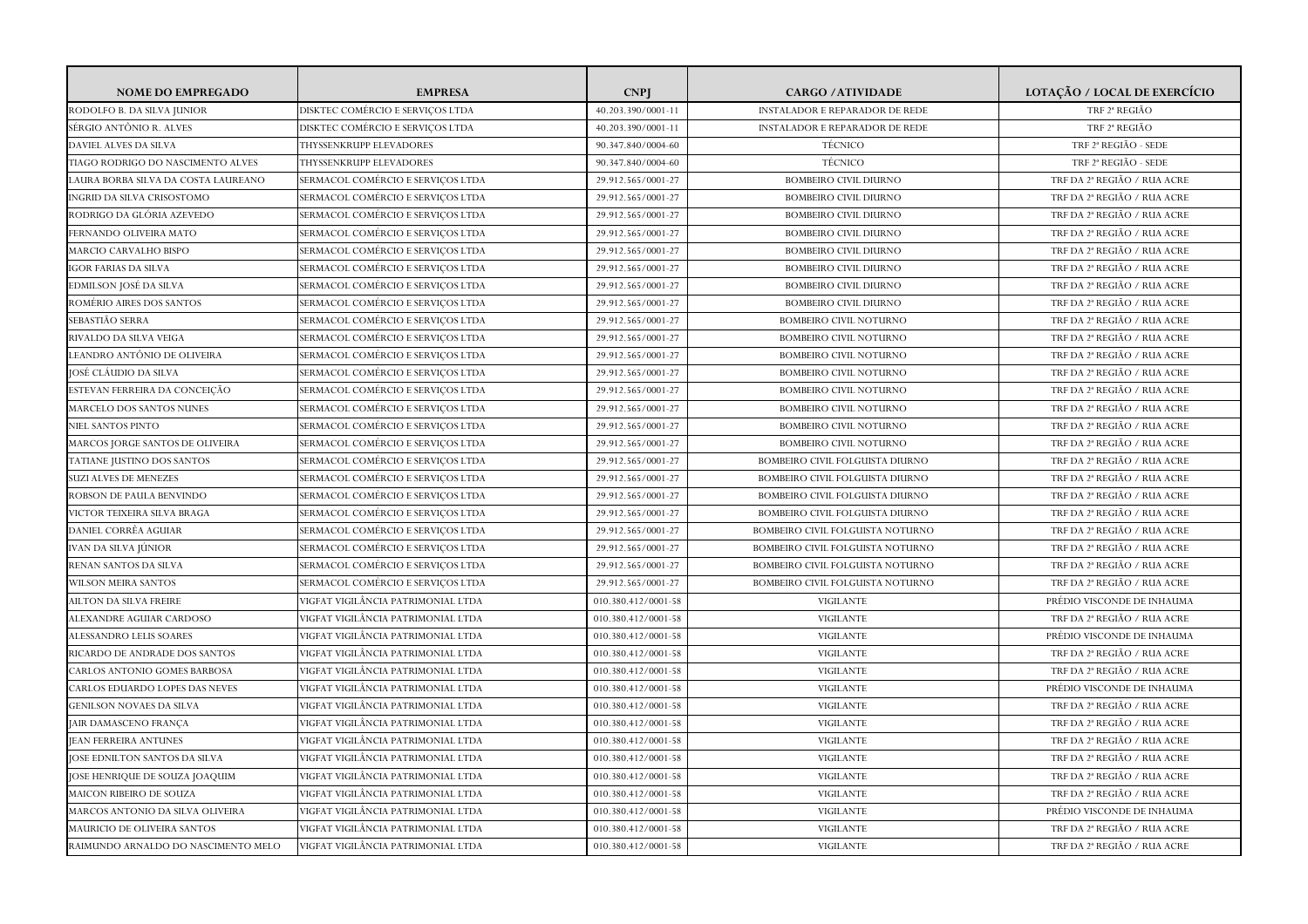| RICARDO TADEU ALMEIDA DE SOUZA<br>VIGFAT VIGILÂNCIA PATRIMONIAL LTDA<br>010.380.412/0001-58<br><b>VIGILANTE</b><br>TRF DA 2ª REGIÃO / RUA ACRE<br>SILVIO RODRIGUES LAURINDO<br>VIGFAT VIGILÂNCIA PATRIMONIAL LTDA<br>010.380.412/0001-58<br><b>VIGILANTE</b><br>TRF DA 2ª REGIÃO / RUA ACRE<br>VALMIR ARAUJO DE SÁ JUNIOR<br>VIGFAT VIGILÂNCIA PATRIMONIAL LTDA<br><b>VIGILANTE</b><br>TRF DA 2ª REGIÃO / RUA ACRE<br>010.380.412/0001-58<br>VIGFAT VIGILÂNCIA PATRIMONIAL LTDA<br><b>VIGILANTE</b><br>TRF DA 2ª REGIÃO / RUA ACRE<br>WALLACE SARDINHA LIMA<br>010.380.412/0001-58<br>WESLEN GONCALVES DA SILVA<br>VIGFAT VIGILÂNCIA PATRIMONIAL LTDA<br>010.380.412/0001-58<br><b>VIGILANTE</b><br>TRF DA 2ª REGIÃO / RUA ACRE<br>VIGFAT VIGILÂNCIA PATRIMONIAL LTDA<br>TRF DA 2ª REGIÃO / RUA ACRE<br>ALAN PEREIRA DA SILVA<br>010.380.412/0001-58<br>VIGILANTE/CHEFE DE TURMA<br>/IGFAT VIGILÂNCIA PATRIMONIAL LTDA<br>TRF DA 2ª REGIÃO / RUA ACRE<br><b>GEORGE SMITH DE ANDRADE</b><br>010.380.412/0001-58<br>VIGILANTE/CHEFE DE TURMA<br>MICHEL LUIZ DE SOUZA<br>VIGFAT VIGILÂNCIA PATRIMONIAL LTDA<br>010.380.412/0001-58<br>VIGILANTE/CHEFE DE TURMA<br>TRF DA 2ª REGIÃO / RUA ACRE<br>VICTOR EXPEDITO NASCIMENTO<br>VIGFAT VIGILÂNCIA PATRIMONIAL LTDA<br>010.380.412/0001-58<br>VIGILANTE/CHEFE DE TURMA<br>TRF DA 2ª REGIÃO / RUA ACRE<br>VIGFAT VIGILÂNCIA PATRIMONIAL LTDA<br>ALEX JOSE SANTOS DA COSTA<br>010.380.412/0001-58<br><b>VIGILANTE</b><br>PRÉDIO VISCONDE DE INHAUMA<br>VIGFAT VIGILÂNCIA PATRIMONIAL LTDA<br><b>VIGILANTE</b><br>PRÉDIO VISCONDE DE INHAUMA<br>ALEX SILVA DOS SANTOS<br>010.380.412/0001-58<br>ANDRE GOMES DE DEUS<br>VIGFAT VIGILÂNCIA PATRIMONIAL LTDA<br><b>VIGILANTE</b><br>PRÉDIO VISCONDE DE INHAUMA<br>010.380.412/0001-58<br>VIGFAT VIGILÂNCIA PATRIMONIAL LTDA<br><b>VIGILANTE</b><br>GUILHERME DE FRANÇA DA SILVEIRA DOMINGOS<br>010.380.412/0001-58<br>PRÉDIO VISCONDE DE INHAUMA<br>CRISTIANO FERREIRA DA SILVA<br>VIGFAT VIGILÂNCIA PATRIMONIAL LTDA<br>010.380.412/0001-58<br><b>VIGILANTE</b><br>TRF DA 2ª REGIÃO / RUA ACRE<br>VIGFAT VIGILÂNCIA PATRIMONIAL LTDA<br>010.380.412/0001-58<br><b>VIGILANTE</b><br>TRF DA 2ª REGIÃO / RUA ACRE<br>VIGFAT VIGILÂNCIA PATRIMONIAL LTDA<br><b>VIGILANTE</b><br>TRF DA 2ª REGIÃO / RUA ACRE<br>010.380.412/0001-58<br>JOÃO BATISTA FERNANDES ROSA<br>VIGFAT VIGILÂNCIA PATRIMONIAL LTDA<br>010.380.412/0001-58<br><b>VIGILANTE</b><br>TRF DA 2ª REGIÃO / RUA ACRE<br>VIGFAT VIGILÂNCIA PATRIMONIAL LTDA<br>TRF DA 2ª REGIÃO / RUA ACRE<br>JORGE LUIZ EVARISTO DA SILVA<br>010.380.412/0001-58<br><b>VIGILANTE</b><br>MARCELO DE LIMA RODRIGUES<br>VIGFAT VIGILÂNCIA PATRIMONIAL LTDA<br>010.380.412/0001-58<br><b>VIGILANTE</b><br>TRF DA 2ª REGIÃO / RUA ACRE<br>VIGFAT VIGILÂNCIA PATRIMONIAL LTDA<br>010.380.412/0001-58<br><b>VIGILANTE</b><br>TRF DA 2ª REGIÃO / RUA ACRE<br>VIGFAT VIGILÂNCIA PATRIMONIAL LTDA<br>010.380.412/0001-58<br>VIGILANTE<br>TRF DA 2ª REGIÃO / RUA ACRE<br>VIGFAT VIGILÂNCIA PATRIMONIAL LTDA<br>TRF DA 2ª REGIÃO / RUA ACRE<br>RUBENS AUGUSTO RODRIGUES GONZAGA<br>010.380.412/0001-58<br><b>VIGILANTE</b><br><b>VIGILANTE</b><br>TRF DA 2ª REGIÃO / RUA ACRE<br>VINICIUS LUCAS DE CASTRO<br>VIGFAT VIGILÂNCIA PATRIMONIAL LTDA<br>010.380.412/0001-58<br>VIGFAT VIGILÂNCIA PATRIMONIAL LTDA<br>010.380.412/0001-58<br>VIGILANTE/CHEFE DE TURMA<br>TRF DA 2ª REGIÃO / RUA ACRE<br>TRF DA 2ª REGIÃO / RUA ACRE<br>ALEXANDRE NOGUEIRA<br>VIGFAT VIGILÂNCIA PATRIMONIAL LTDA<br>010.380.412/0001-58<br><b>VIGILANTE</b><br>AMANDA EUGÊNIO DA CONCEIÇÃO CAETANO<br>TRF DA 2ª REGIÃO / RUA ACRE<br>VIGFAT VIGILÂNCIA PATRIMONIAL LTDA<br>010.380.412/0001-58<br><b>VIGILANTE</b><br>VIGFAT VIGILÂNCIA PATRIMONIAL LTDA<br>010.380.412/0001-58<br><b>VIGILANTE</b><br>TRF DA 2ª REGIÃO / RUA ACRE<br>VIGFAT VIGILÂNCIA PATRIMONIAL LTDA<br>TRF DA 2ª REGIÃO / RUA ACRE<br>010.380.412/0001-58<br><b>VIGILANTE</b><br>TRF DA 2ª REGIÃO / RUA ACRE<br><b>EMERSON DE MELLO FONTES</b><br>VIGFAT VIGILÂNCIA PATRIMONIAL LTDA<br>010.380.412/0001-58<br><b>VIGILANTE</b><br>FABIANO RODRIGUES DOS SANTOS<br>VIGFAT VIGILÂNCIA PATRIMONIAL LTDA<br>010.380.412/0001-58<br><b>VIGILANTE</b><br>TRF DA 2ª REGIÃO / RUA ACRE<br>VIGFAT VIGILÂNCIA PATRIMONIAL LTDA<br><b>VIGILANTE</b><br>TRF DA 2ª REGIÃO / RUA ACRE<br>GERFESSON DE OLIVEIRA<br>010.380.412/0001-58<br>VIGFAT VIGILÂNCIA PATRIMONIAL LTDA<br>010.380.412/0001-58<br><b>VIGILANTE</b><br>TRF DA 2ª REGIÃO / RUA ACRE<br>VIGFAT VIGILÂNCIA PATRIMONIAL LTDA<br><b>VIGILANTE</b><br>TRF DA 2ª REGIÃO / RUA ACRE<br>JONAS GOMES RIBEIRO<br>010.380.412/0001-58<br>TRF DA 2ª REGIÃO / RUA ACRE<br>VIGFAT VIGILÂNCIA PATRIMONIAL LTDA<br>010.380.412/0001-58<br><b>VIGILANTE</b><br>VIGFAT VIGILÂNCIA PATRIMONIAL LTDA<br><b>VIGILANTE</b><br>TRF DA 2ª REGIÃO / RUA ACRE<br>010.380.412/0001-58<br>VIGFAT VIGILÂNCIA PATRIMONIAL LTDA<br><b>VIGILANTE</b><br>TRF DA 2ª REGIÃO / RUA ACRE<br>010.380.412/0001-58<br>VIGFAT VIGILÂNCIA PATRIMONIAL LTDA<br><b>VIGILANTE</b><br>TRF DA 2ª REGIÃO / RUA ACRE<br>010.380.412/0001-58<br>VIGFAT VIGILÂNCIA PATRIMONIAL LTDA<br>TRF DA 2ª REGIÃO / RUA ACRE<br>010.380.412/0001-58<br><b>VIGILANTE</b><br>TRF DA 2ª REGIÃO / RUA ACRE<br>SANDRO CHARRET PEREIRA<br>VIGFAT VIGILÂNCIA PATRIMONIAL LTDA<br>010.380.412/0001-58<br><b>VIGILANTE</b><br>SONIA DA SILVA IZIDORO<br>VIGFAT VIGILÂNCIA PATRIMONIAL LTDA<br>010.380.412/0001-58<br><b>VIGILANTE</b><br>TRF DA 2ª REGIÃO / RUA ACRE<br>VIGFAT VIGILÂNCIA PATRIMONIAL LTDA<br>010.380.412/0001-58<br><b>VIGILANTE</b><br>TRF DA 2ª REGIÃO / RUA ACRE<br>/IGFAT VIGILÂNCIA PATRIMONIAL LTDA<br><b>VIGILANTE</b><br>TRF DA 2ª REGIÃO / RUA ACRE<br>TARSO CARVALHO LARANJEIRA<br>010.380.412/0001-58 | <b>NOME DO EMPREGADO</b>              | <b>EMPRESA</b>                     | <b>CNP</b>          | <b>CARGO / ATIVIDADE</b> | LOTAÇÃO / LOCAL DE EXERCÍCIO |
|-----------------------------------------------------------------------------------------------------------------------------------------------------------------------------------------------------------------------------------------------------------------------------------------------------------------------------------------------------------------------------------------------------------------------------------------------------------------------------------------------------------------------------------------------------------------------------------------------------------------------------------------------------------------------------------------------------------------------------------------------------------------------------------------------------------------------------------------------------------------------------------------------------------------------------------------------------------------------------------------------------------------------------------------------------------------------------------------------------------------------------------------------------------------------------------------------------------------------------------------------------------------------------------------------------------------------------------------------------------------------------------------------------------------------------------------------------------------------------------------------------------------------------------------------------------------------------------------------------------------------------------------------------------------------------------------------------------------------------------------------------------------------------------------------------------------------------------------------------------------------------------------------------------------------------------------------------------------------------------------------------------------------------------------------------------------------------------------------------------------------------------------------------------------------------------------------------------------------------------------------------------------------------------------------------------------------------------------------------------------------------------------------------------------------------------------------------------------------------------------------------------------------------------------------------------------------------------------------------------------------------------------------------------------------------------------------------------------------------------------------------------------------------------------------------------------------------------------------------------------------------------------------------------------------------------------------------------------------------------------------------------------------------------------------------------------------------------------------------------------------------------------------------------------------------------------------------------------------------------------------------------------------------------------------------------------------------------------------------------------------------------------------------------------------------------------------------------------------------------------------------------------------------------------------------------------------------------------------------------------------------------------------------------------------------------------------------------------------------------------------------------------------------------------------------------------------------------------------------------------------------------------------------------------------------------------------------------------------------------------------------------------------------------------------------------------------------------------------------------------------------------------------------------------------------------------------------------------------------------------------------------------------------------------------------------------------------------------------------------------------------------------------------------------------------------------------------------------------------------------------------------------------------------------------------------------------------------------------------------------------------------------------------------------------------------------------------------------------------------------------------------------------------------------------------------------------------------------------------------------------------------------------------------------------------------------------------------------------------------------------------------------------------------------------------------------------------------------------------------------------------------------------------------------------------------------------------------------------------------------------------------------------------------------------------------------------------------------------------------------------------------------------------------------------------------------------------------------------------------------------------------------------------------------------------------------------------------------------------------------------------------------------------------------------------------------------------------------------------------------------------------------------------------|---------------------------------------|------------------------------------|---------------------|--------------------------|------------------------------|
|                                                                                                                                                                                                                                                                                                                                                                                                                                                                                                                                                                                                                                                                                                                                                                                                                                                                                                                                                                                                                                                                                                                                                                                                                                                                                                                                                                                                                                                                                                                                                                                                                                                                                                                                                                                                                                                                                                                                                                                                                                                                                                                                                                                                                                                                                                                                                                                                                                                                                                                                                                                                                                                                                                                                                                                                                                                                                                                                                                                                                                                                                                                                                                                                                                                                                                                                                                                                                                                                                                                                                                                                                                                                                                                                                                                                                                                                                                                                                                                                                                                                                                                                                                                                                                                                                                                                                                                                                                                                                                                                                                                                                                                                                                                                                                                                                                                                                                                                                                                                                                                                                                                                                                                                                                                                                                                                                                                                                                                                                                                                                                                                                                                                                                                                                                                   |                                       |                                    |                     |                          |                              |
|                                                                                                                                                                                                                                                                                                                                                                                                                                                                                                                                                                                                                                                                                                                                                                                                                                                                                                                                                                                                                                                                                                                                                                                                                                                                                                                                                                                                                                                                                                                                                                                                                                                                                                                                                                                                                                                                                                                                                                                                                                                                                                                                                                                                                                                                                                                                                                                                                                                                                                                                                                                                                                                                                                                                                                                                                                                                                                                                                                                                                                                                                                                                                                                                                                                                                                                                                                                                                                                                                                                                                                                                                                                                                                                                                                                                                                                                                                                                                                                                                                                                                                                                                                                                                                                                                                                                                                                                                                                                                                                                                                                                                                                                                                                                                                                                                                                                                                                                                                                                                                                                                                                                                                                                                                                                                                                                                                                                                                                                                                                                                                                                                                                                                                                                                                                   |                                       |                                    |                     |                          |                              |
|                                                                                                                                                                                                                                                                                                                                                                                                                                                                                                                                                                                                                                                                                                                                                                                                                                                                                                                                                                                                                                                                                                                                                                                                                                                                                                                                                                                                                                                                                                                                                                                                                                                                                                                                                                                                                                                                                                                                                                                                                                                                                                                                                                                                                                                                                                                                                                                                                                                                                                                                                                                                                                                                                                                                                                                                                                                                                                                                                                                                                                                                                                                                                                                                                                                                                                                                                                                                                                                                                                                                                                                                                                                                                                                                                                                                                                                                                                                                                                                                                                                                                                                                                                                                                                                                                                                                                                                                                                                                                                                                                                                                                                                                                                                                                                                                                                                                                                                                                                                                                                                                                                                                                                                                                                                                                                                                                                                                                                                                                                                                                                                                                                                                                                                                                                                   |                                       |                                    |                     |                          |                              |
|                                                                                                                                                                                                                                                                                                                                                                                                                                                                                                                                                                                                                                                                                                                                                                                                                                                                                                                                                                                                                                                                                                                                                                                                                                                                                                                                                                                                                                                                                                                                                                                                                                                                                                                                                                                                                                                                                                                                                                                                                                                                                                                                                                                                                                                                                                                                                                                                                                                                                                                                                                                                                                                                                                                                                                                                                                                                                                                                                                                                                                                                                                                                                                                                                                                                                                                                                                                                                                                                                                                                                                                                                                                                                                                                                                                                                                                                                                                                                                                                                                                                                                                                                                                                                                                                                                                                                                                                                                                                                                                                                                                                                                                                                                                                                                                                                                                                                                                                                                                                                                                                                                                                                                                                                                                                                                                                                                                                                                                                                                                                                                                                                                                                                                                                                                                   |                                       |                                    |                     |                          |                              |
|                                                                                                                                                                                                                                                                                                                                                                                                                                                                                                                                                                                                                                                                                                                                                                                                                                                                                                                                                                                                                                                                                                                                                                                                                                                                                                                                                                                                                                                                                                                                                                                                                                                                                                                                                                                                                                                                                                                                                                                                                                                                                                                                                                                                                                                                                                                                                                                                                                                                                                                                                                                                                                                                                                                                                                                                                                                                                                                                                                                                                                                                                                                                                                                                                                                                                                                                                                                                                                                                                                                                                                                                                                                                                                                                                                                                                                                                                                                                                                                                                                                                                                                                                                                                                                                                                                                                                                                                                                                                                                                                                                                                                                                                                                                                                                                                                                                                                                                                                                                                                                                                                                                                                                                                                                                                                                                                                                                                                                                                                                                                                                                                                                                                                                                                                                                   |                                       |                                    |                     |                          |                              |
|                                                                                                                                                                                                                                                                                                                                                                                                                                                                                                                                                                                                                                                                                                                                                                                                                                                                                                                                                                                                                                                                                                                                                                                                                                                                                                                                                                                                                                                                                                                                                                                                                                                                                                                                                                                                                                                                                                                                                                                                                                                                                                                                                                                                                                                                                                                                                                                                                                                                                                                                                                                                                                                                                                                                                                                                                                                                                                                                                                                                                                                                                                                                                                                                                                                                                                                                                                                                                                                                                                                                                                                                                                                                                                                                                                                                                                                                                                                                                                                                                                                                                                                                                                                                                                                                                                                                                                                                                                                                                                                                                                                                                                                                                                                                                                                                                                                                                                                                                                                                                                                                                                                                                                                                                                                                                                                                                                                                                                                                                                                                                                                                                                                                                                                                                                                   |                                       |                                    |                     |                          |                              |
|                                                                                                                                                                                                                                                                                                                                                                                                                                                                                                                                                                                                                                                                                                                                                                                                                                                                                                                                                                                                                                                                                                                                                                                                                                                                                                                                                                                                                                                                                                                                                                                                                                                                                                                                                                                                                                                                                                                                                                                                                                                                                                                                                                                                                                                                                                                                                                                                                                                                                                                                                                                                                                                                                                                                                                                                                                                                                                                                                                                                                                                                                                                                                                                                                                                                                                                                                                                                                                                                                                                                                                                                                                                                                                                                                                                                                                                                                                                                                                                                                                                                                                                                                                                                                                                                                                                                                                                                                                                                                                                                                                                                                                                                                                                                                                                                                                                                                                                                                                                                                                                                                                                                                                                                                                                                                                                                                                                                                                                                                                                                                                                                                                                                                                                                                                                   |                                       |                                    |                     |                          |                              |
|                                                                                                                                                                                                                                                                                                                                                                                                                                                                                                                                                                                                                                                                                                                                                                                                                                                                                                                                                                                                                                                                                                                                                                                                                                                                                                                                                                                                                                                                                                                                                                                                                                                                                                                                                                                                                                                                                                                                                                                                                                                                                                                                                                                                                                                                                                                                                                                                                                                                                                                                                                                                                                                                                                                                                                                                                                                                                                                                                                                                                                                                                                                                                                                                                                                                                                                                                                                                                                                                                                                                                                                                                                                                                                                                                                                                                                                                                                                                                                                                                                                                                                                                                                                                                                                                                                                                                                                                                                                                                                                                                                                                                                                                                                                                                                                                                                                                                                                                                                                                                                                                                                                                                                                                                                                                                                                                                                                                                                                                                                                                                                                                                                                                                                                                                                                   |                                       |                                    |                     |                          |                              |
|                                                                                                                                                                                                                                                                                                                                                                                                                                                                                                                                                                                                                                                                                                                                                                                                                                                                                                                                                                                                                                                                                                                                                                                                                                                                                                                                                                                                                                                                                                                                                                                                                                                                                                                                                                                                                                                                                                                                                                                                                                                                                                                                                                                                                                                                                                                                                                                                                                                                                                                                                                                                                                                                                                                                                                                                                                                                                                                                                                                                                                                                                                                                                                                                                                                                                                                                                                                                                                                                                                                                                                                                                                                                                                                                                                                                                                                                                                                                                                                                                                                                                                                                                                                                                                                                                                                                                                                                                                                                                                                                                                                                                                                                                                                                                                                                                                                                                                                                                                                                                                                                                                                                                                                                                                                                                                                                                                                                                                                                                                                                                                                                                                                                                                                                                                                   |                                       |                                    |                     |                          |                              |
|                                                                                                                                                                                                                                                                                                                                                                                                                                                                                                                                                                                                                                                                                                                                                                                                                                                                                                                                                                                                                                                                                                                                                                                                                                                                                                                                                                                                                                                                                                                                                                                                                                                                                                                                                                                                                                                                                                                                                                                                                                                                                                                                                                                                                                                                                                                                                                                                                                                                                                                                                                                                                                                                                                                                                                                                                                                                                                                                                                                                                                                                                                                                                                                                                                                                                                                                                                                                                                                                                                                                                                                                                                                                                                                                                                                                                                                                                                                                                                                                                                                                                                                                                                                                                                                                                                                                                                                                                                                                                                                                                                                                                                                                                                                                                                                                                                                                                                                                                                                                                                                                                                                                                                                                                                                                                                                                                                                                                                                                                                                                                                                                                                                                                                                                                                                   |                                       |                                    |                     |                          |                              |
|                                                                                                                                                                                                                                                                                                                                                                                                                                                                                                                                                                                                                                                                                                                                                                                                                                                                                                                                                                                                                                                                                                                                                                                                                                                                                                                                                                                                                                                                                                                                                                                                                                                                                                                                                                                                                                                                                                                                                                                                                                                                                                                                                                                                                                                                                                                                                                                                                                                                                                                                                                                                                                                                                                                                                                                                                                                                                                                                                                                                                                                                                                                                                                                                                                                                                                                                                                                                                                                                                                                                                                                                                                                                                                                                                                                                                                                                                                                                                                                                                                                                                                                                                                                                                                                                                                                                                                                                                                                                                                                                                                                                                                                                                                                                                                                                                                                                                                                                                                                                                                                                                                                                                                                                                                                                                                                                                                                                                                                                                                                                                                                                                                                                                                                                                                                   |                                       |                                    |                     |                          |                              |
|                                                                                                                                                                                                                                                                                                                                                                                                                                                                                                                                                                                                                                                                                                                                                                                                                                                                                                                                                                                                                                                                                                                                                                                                                                                                                                                                                                                                                                                                                                                                                                                                                                                                                                                                                                                                                                                                                                                                                                                                                                                                                                                                                                                                                                                                                                                                                                                                                                                                                                                                                                                                                                                                                                                                                                                                                                                                                                                                                                                                                                                                                                                                                                                                                                                                                                                                                                                                                                                                                                                                                                                                                                                                                                                                                                                                                                                                                                                                                                                                                                                                                                                                                                                                                                                                                                                                                                                                                                                                                                                                                                                                                                                                                                                                                                                                                                                                                                                                                                                                                                                                                                                                                                                                                                                                                                                                                                                                                                                                                                                                                                                                                                                                                                                                                                                   |                                       |                                    |                     |                          |                              |
|                                                                                                                                                                                                                                                                                                                                                                                                                                                                                                                                                                                                                                                                                                                                                                                                                                                                                                                                                                                                                                                                                                                                                                                                                                                                                                                                                                                                                                                                                                                                                                                                                                                                                                                                                                                                                                                                                                                                                                                                                                                                                                                                                                                                                                                                                                                                                                                                                                                                                                                                                                                                                                                                                                                                                                                                                                                                                                                                                                                                                                                                                                                                                                                                                                                                                                                                                                                                                                                                                                                                                                                                                                                                                                                                                                                                                                                                                                                                                                                                                                                                                                                                                                                                                                                                                                                                                                                                                                                                                                                                                                                                                                                                                                                                                                                                                                                                                                                                                                                                                                                                                                                                                                                                                                                                                                                                                                                                                                                                                                                                                                                                                                                                                                                                                                                   |                                       |                                    |                     |                          |                              |
|                                                                                                                                                                                                                                                                                                                                                                                                                                                                                                                                                                                                                                                                                                                                                                                                                                                                                                                                                                                                                                                                                                                                                                                                                                                                                                                                                                                                                                                                                                                                                                                                                                                                                                                                                                                                                                                                                                                                                                                                                                                                                                                                                                                                                                                                                                                                                                                                                                                                                                                                                                                                                                                                                                                                                                                                                                                                                                                                                                                                                                                                                                                                                                                                                                                                                                                                                                                                                                                                                                                                                                                                                                                                                                                                                                                                                                                                                                                                                                                                                                                                                                                                                                                                                                                                                                                                                                                                                                                                                                                                                                                                                                                                                                                                                                                                                                                                                                                                                                                                                                                                                                                                                                                                                                                                                                                                                                                                                                                                                                                                                                                                                                                                                                                                                                                   |                                       |                                    |                     |                          |                              |
|                                                                                                                                                                                                                                                                                                                                                                                                                                                                                                                                                                                                                                                                                                                                                                                                                                                                                                                                                                                                                                                                                                                                                                                                                                                                                                                                                                                                                                                                                                                                                                                                                                                                                                                                                                                                                                                                                                                                                                                                                                                                                                                                                                                                                                                                                                                                                                                                                                                                                                                                                                                                                                                                                                                                                                                                                                                                                                                                                                                                                                                                                                                                                                                                                                                                                                                                                                                                                                                                                                                                                                                                                                                                                                                                                                                                                                                                                                                                                                                                                                                                                                                                                                                                                                                                                                                                                                                                                                                                                                                                                                                                                                                                                                                                                                                                                                                                                                                                                                                                                                                                                                                                                                                                                                                                                                                                                                                                                                                                                                                                                                                                                                                                                                                                                                                   |                                       |                                    |                     |                          |                              |
|                                                                                                                                                                                                                                                                                                                                                                                                                                                                                                                                                                                                                                                                                                                                                                                                                                                                                                                                                                                                                                                                                                                                                                                                                                                                                                                                                                                                                                                                                                                                                                                                                                                                                                                                                                                                                                                                                                                                                                                                                                                                                                                                                                                                                                                                                                                                                                                                                                                                                                                                                                                                                                                                                                                                                                                                                                                                                                                                                                                                                                                                                                                                                                                                                                                                                                                                                                                                                                                                                                                                                                                                                                                                                                                                                                                                                                                                                                                                                                                                                                                                                                                                                                                                                                                                                                                                                                                                                                                                                                                                                                                                                                                                                                                                                                                                                                                                                                                                                                                                                                                                                                                                                                                                                                                                                                                                                                                                                                                                                                                                                                                                                                                                                                                                                                                   | CRISITANO MELO CORDEIRO               |                                    |                     |                          |                              |
|                                                                                                                                                                                                                                                                                                                                                                                                                                                                                                                                                                                                                                                                                                                                                                                                                                                                                                                                                                                                                                                                                                                                                                                                                                                                                                                                                                                                                                                                                                                                                                                                                                                                                                                                                                                                                                                                                                                                                                                                                                                                                                                                                                                                                                                                                                                                                                                                                                                                                                                                                                                                                                                                                                                                                                                                                                                                                                                                                                                                                                                                                                                                                                                                                                                                                                                                                                                                                                                                                                                                                                                                                                                                                                                                                                                                                                                                                                                                                                                                                                                                                                                                                                                                                                                                                                                                                                                                                                                                                                                                                                                                                                                                                                                                                                                                                                                                                                                                                                                                                                                                                                                                                                                                                                                                                                                                                                                                                                                                                                                                                                                                                                                                                                                                                                                   | <b>ENEILSON PINTO CRUZ</b>            |                                    |                     |                          |                              |
|                                                                                                                                                                                                                                                                                                                                                                                                                                                                                                                                                                                                                                                                                                                                                                                                                                                                                                                                                                                                                                                                                                                                                                                                                                                                                                                                                                                                                                                                                                                                                                                                                                                                                                                                                                                                                                                                                                                                                                                                                                                                                                                                                                                                                                                                                                                                                                                                                                                                                                                                                                                                                                                                                                                                                                                                                                                                                                                                                                                                                                                                                                                                                                                                                                                                                                                                                                                                                                                                                                                                                                                                                                                                                                                                                                                                                                                                                                                                                                                                                                                                                                                                                                                                                                                                                                                                                                                                                                                                                                                                                                                                                                                                                                                                                                                                                                                                                                                                                                                                                                                                                                                                                                                                                                                                                                                                                                                                                                                                                                                                                                                                                                                                                                                                                                                   |                                       |                                    |                     |                          |                              |
|                                                                                                                                                                                                                                                                                                                                                                                                                                                                                                                                                                                                                                                                                                                                                                                                                                                                                                                                                                                                                                                                                                                                                                                                                                                                                                                                                                                                                                                                                                                                                                                                                                                                                                                                                                                                                                                                                                                                                                                                                                                                                                                                                                                                                                                                                                                                                                                                                                                                                                                                                                                                                                                                                                                                                                                                                                                                                                                                                                                                                                                                                                                                                                                                                                                                                                                                                                                                                                                                                                                                                                                                                                                                                                                                                                                                                                                                                                                                                                                                                                                                                                                                                                                                                                                                                                                                                                                                                                                                                                                                                                                                                                                                                                                                                                                                                                                                                                                                                                                                                                                                                                                                                                                                                                                                                                                                                                                                                                                                                                                                                                                                                                                                                                                                                                                   |                                       |                                    |                     |                          |                              |
|                                                                                                                                                                                                                                                                                                                                                                                                                                                                                                                                                                                                                                                                                                                                                                                                                                                                                                                                                                                                                                                                                                                                                                                                                                                                                                                                                                                                                                                                                                                                                                                                                                                                                                                                                                                                                                                                                                                                                                                                                                                                                                                                                                                                                                                                                                                                                                                                                                                                                                                                                                                                                                                                                                                                                                                                                                                                                                                                                                                                                                                                                                                                                                                                                                                                                                                                                                                                                                                                                                                                                                                                                                                                                                                                                                                                                                                                                                                                                                                                                                                                                                                                                                                                                                                                                                                                                                                                                                                                                                                                                                                                                                                                                                                                                                                                                                                                                                                                                                                                                                                                                                                                                                                                                                                                                                                                                                                                                                                                                                                                                                                                                                                                                                                                                                                   |                                       |                                    |                     |                          |                              |
|                                                                                                                                                                                                                                                                                                                                                                                                                                                                                                                                                                                                                                                                                                                                                                                                                                                                                                                                                                                                                                                                                                                                                                                                                                                                                                                                                                                                                                                                                                                                                                                                                                                                                                                                                                                                                                                                                                                                                                                                                                                                                                                                                                                                                                                                                                                                                                                                                                                                                                                                                                                                                                                                                                                                                                                                                                                                                                                                                                                                                                                                                                                                                                                                                                                                                                                                                                                                                                                                                                                                                                                                                                                                                                                                                                                                                                                                                                                                                                                                                                                                                                                                                                                                                                                                                                                                                                                                                                                                                                                                                                                                                                                                                                                                                                                                                                                                                                                                                                                                                                                                                                                                                                                                                                                                                                                                                                                                                                                                                                                                                                                                                                                                                                                                                                                   | MARCOS ANTONIO NUNES DOS SANTOS       |                                    |                     |                          |                              |
|                                                                                                                                                                                                                                                                                                                                                                                                                                                                                                                                                                                                                                                                                                                                                                                                                                                                                                                                                                                                                                                                                                                                                                                                                                                                                                                                                                                                                                                                                                                                                                                                                                                                                                                                                                                                                                                                                                                                                                                                                                                                                                                                                                                                                                                                                                                                                                                                                                                                                                                                                                                                                                                                                                                                                                                                                                                                                                                                                                                                                                                                                                                                                                                                                                                                                                                                                                                                                                                                                                                                                                                                                                                                                                                                                                                                                                                                                                                                                                                                                                                                                                                                                                                                                                                                                                                                                                                                                                                                                                                                                                                                                                                                                                                                                                                                                                                                                                                                                                                                                                                                                                                                                                                                                                                                                                                                                                                                                                                                                                                                                                                                                                                                                                                                                                                   | RODRIGO CARVALHO COSTA                |                                    |                     |                          |                              |
|                                                                                                                                                                                                                                                                                                                                                                                                                                                                                                                                                                                                                                                                                                                                                                                                                                                                                                                                                                                                                                                                                                                                                                                                                                                                                                                                                                                                                                                                                                                                                                                                                                                                                                                                                                                                                                                                                                                                                                                                                                                                                                                                                                                                                                                                                                                                                                                                                                                                                                                                                                                                                                                                                                                                                                                                                                                                                                                                                                                                                                                                                                                                                                                                                                                                                                                                                                                                                                                                                                                                                                                                                                                                                                                                                                                                                                                                                                                                                                                                                                                                                                                                                                                                                                                                                                                                                                                                                                                                                                                                                                                                                                                                                                                                                                                                                                                                                                                                                                                                                                                                                                                                                                                                                                                                                                                                                                                                                                                                                                                                                                                                                                                                                                                                                                                   |                                       |                                    |                     |                          |                              |
|                                                                                                                                                                                                                                                                                                                                                                                                                                                                                                                                                                                                                                                                                                                                                                                                                                                                                                                                                                                                                                                                                                                                                                                                                                                                                                                                                                                                                                                                                                                                                                                                                                                                                                                                                                                                                                                                                                                                                                                                                                                                                                                                                                                                                                                                                                                                                                                                                                                                                                                                                                                                                                                                                                                                                                                                                                                                                                                                                                                                                                                                                                                                                                                                                                                                                                                                                                                                                                                                                                                                                                                                                                                                                                                                                                                                                                                                                                                                                                                                                                                                                                                                                                                                                                                                                                                                                                                                                                                                                                                                                                                                                                                                                                                                                                                                                                                                                                                                                                                                                                                                                                                                                                                                                                                                                                                                                                                                                                                                                                                                                                                                                                                                                                                                                                                   |                                       |                                    |                     |                          |                              |
|                                                                                                                                                                                                                                                                                                                                                                                                                                                                                                                                                                                                                                                                                                                                                                                                                                                                                                                                                                                                                                                                                                                                                                                                                                                                                                                                                                                                                                                                                                                                                                                                                                                                                                                                                                                                                                                                                                                                                                                                                                                                                                                                                                                                                                                                                                                                                                                                                                                                                                                                                                                                                                                                                                                                                                                                                                                                                                                                                                                                                                                                                                                                                                                                                                                                                                                                                                                                                                                                                                                                                                                                                                                                                                                                                                                                                                                                                                                                                                                                                                                                                                                                                                                                                                                                                                                                                                                                                                                                                                                                                                                                                                                                                                                                                                                                                                                                                                                                                                                                                                                                                                                                                                                                                                                                                                                                                                                                                                                                                                                                                                                                                                                                                                                                                                                   | FABIO PELUZIO ARAGÃO                  |                                    |                     |                          |                              |
|                                                                                                                                                                                                                                                                                                                                                                                                                                                                                                                                                                                                                                                                                                                                                                                                                                                                                                                                                                                                                                                                                                                                                                                                                                                                                                                                                                                                                                                                                                                                                                                                                                                                                                                                                                                                                                                                                                                                                                                                                                                                                                                                                                                                                                                                                                                                                                                                                                                                                                                                                                                                                                                                                                                                                                                                                                                                                                                                                                                                                                                                                                                                                                                                                                                                                                                                                                                                                                                                                                                                                                                                                                                                                                                                                                                                                                                                                                                                                                                                                                                                                                                                                                                                                                                                                                                                                                                                                                                                                                                                                                                                                                                                                                                                                                                                                                                                                                                                                                                                                                                                                                                                                                                                                                                                                                                                                                                                                                                                                                                                                                                                                                                                                                                                                                                   |                                       |                                    |                     |                          |                              |
|                                                                                                                                                                                                                                                                                                                                                                                                                                                                                                                                                                                                                                                                                                                                                                                                                                                                                                                                                                                                                                                                                                                                                                                                                                                                                                                                                                                                                                                                                                                                                                                                                                                                                                                                                                                                                                                                                                                                                                                                                                                                                                                                                                                                                                                                                                                                                                                                                                                                                                                                                                                                                                                                                                                                                                                                                                                                                                                                                                                                                                                                                                                                                                                                                                                                                                                                                                                                                                                                                                                                                                                                                                                                                                                                                                                                                                                                                                                                                                                                                                                                                                                                                                                                                                                                                                                                                                                                                                                                                                                                                                                                                                                                                                                                                                                                                                                                                                                                                                                                                                                                                                                                                                                                                                                                                                                                                                                                                                                                                                                                                                                                                                                                                                                                                                                   |                                       |                                    |                     |                          |                              |
|                                                                                                                                                                                                                                                                                                                                                                                                                                                                                                                                                                                                                                                                                                                                                                                                                                                                                                                                                                                                                                                                                                                                                                                                                                                                                                                                                                                                                                                                                                                                                                                                                                                                                                                                                                                                                                                                                                                                                                                                                                                                                                                                                                                                                                                                                                                                                                                                                                                                                                                                                                                                                                                                                                                                                                                                                                                                                                                                                                                                                                                                                                                                                                                                                                                                                                                                                                                                                                                                                                                                                                                                                                                                                                                                                                                                                                                                                                                                                                                                                                                                                                                                                                                                                                                                                                                                                                                                                                                                                                                                                                                                                                                                                                                                                                                                                                                                                                                                                                                                                                                                                                                                                                                                                                                                                                                                                                                                                                                                                                                                                                                                                                                                                                                                                                                   | ANDRE DOS SANTOS CONCEIÇÃO            |                                    |                     |                          |                              |
|                                                                                                                                                                                                                                                                                                                                                                                                                                                                                                                                                                                                                                                                                                                                                                                                                                                                                                                                                                                                                                                                                                                                                                                                                                                                                                                                                                                                                                                                                                                                                                                                                                                                                                                                                                                                                                                                                                                                                                                                                                                                                                                                                                                                                                                                                                                                                                                                                                                                                                                                                                                                                                                                                                                                                                                                                                                                                                                                                                                                                                                                                                                                                                                                                                                                                                                                                                                                                                                                                                                                                                                                                                                                                                                                                                                                                                                                                                                                                                                                                                                                                                                                                                                                                                                                                                                                                                                                                                                                                                                                                                                                                                                                                                                                                                                                                                                                                                                                                                                                                                                                                                                                                                                                                                                                                                                                                                                                                                                                                                                                                                                                                                                                                                                                                                                   | <b>BRUNO VIEIRA DOS SANTOS</b>        |                                    |                     |                          |                              |
|                                                                                                                                                                                                                                                                                                                                                                                                                                                                                                                                                                                                                                                                                                                                                                                                                                                                                                                                                                                                                                                                                                                                                                                                                                                                                                                                                                                                                                                                                                                                                                                                                                                                                                                                                                                                                                                                                                                                                                                                                                                                                                                                                                                                                                                                                                                                                                                                                                                                                                                                                                                                                                                                                                                                                                                                                                                                                                                                                                                                                                                                                                                                                                                                                                                                                                                                                                                                                                                                                                                                                                                                                                                                                                                                                                                                                                                                                                                                                                                                                                                                                                                                                                                                                                                                                                                                                                                                                                                                                                                                                                                                                                                                                                                                                                                                                                                                                                                                                                                                                                                                                                                                                                                                                                                                                                                                                                                                                                                                                                                                                                                                                                                                                                                                                                                   |                                       |                                    |                     |                          |                              |
|                                                                                                                                                                                                                                                                                                                                                                                                                                                                                                                                                                                                                                                                                                                                                                                                                                                                                                                                                                                                                                                                                                                                                                                                                                                                                                                                                                                                                                                                                                                                                                                                                                                                                                                                                                                                                                                                                                                                                                                                                                                                                                                                                                                                                                                                                                                                                                                                                                                                                                                                                                                                                                                                                                                                                                                                                                                                                                                                                                                                                                                                                                                                                                                                                                                                                                                                                                                                                                                                                                                                                                                                                                                                                                                                                                                                                                                                                                                                                                                                                                                                                                                                                                                                                                                                                                                                                                                                                                                                                                                                                                                                                                                                                                                                                                                                                                                                                                                                                                                                                                                                                                                                                                                                                                                                                                                                                                                                                                                                                                                                                                                                                                                                                                                                                                                   |                                       |                                    |                     |                          |                              |
|                                                                                                                                                                                                                                                                                                                                                                                                                                                                                                                                                                                                                                                                                                                                                                                                                                                                                                                                                                                                                                                                                                                                                                                                                                                                                                                                                                                                                                                                                                                                                                                                                                                                                                                                                                                                                                                                                                                                                                                                                                                                                                                                                                                                                                                                                                                                                                                                                                                                                                                                                                                                                                                                                                                                                                                                                                                                                                                                                                                                                                                                                                                                                                                                                                                                                                                                                                                                                                                                                                                                                                                                                                                                                                                                                                                                                                                                                                                                                                                                                                                                                                                                                                                                                                                                                                                                                                                                                                                                                                                                                                                                                                                                                                                                                                                                                                                                                                                                                                                                                                                                                                                                                                                                                                                                                                                                                                                                                                                                                                                                                                                                                                                                                                                                                                                   |                                       |                                    |                     |                          |                              |
|                                                                                                                                                                                                                                                                                                                                                                                                                                                                                                                                                                                                                                                                                                                                                                                                                                                                                                                                                                                                                                                                                                                                                                                                                                                                                                                                                                                                                                                                                                                                                                                                                                                                                                                                                                                                                                                                                                                                                                                                                                                                                                                                                                                                                                                                                                                                                                                                                                                                                                                                                                                                                                                                                                                                                                                                                                                                                                                                                                                                                                                                                                                                                                                                                                                                                                                                                                                                                                                                                                                                                                                                                                                                                                                                                                                                                                                                                                                                                                                                                                                                                                                                                                                                                                                                                                                                                                                                                                                                                                                                                                                                                                                                                                                                                                                                                                                                                                                                                                                                                                                                                                                                                                                                                                                                                                                                                                                                                                                                                                                                                                                                                                                                                                                                                                                   | <b>IESUE FERNANDES DA SILVA FILHO</b> |                                    |                     |                          |                              |
|                                                                                                                                                                                                                                                                                                                                                                                                                                                                                                                                                                                                                                                                                                                                                                                                                                                                                                                                                                                                                                                                                                                                                                                                                                                                                                                                                                                                                                                                                                                                                                                                                                                                                                                                                                                                                                                                                                                                                                                                                                                                                                                                                                                                                                                                                                                                                                                                                                                                                                                                                                                                                                                                                                                                                                                                                                                                                                                                                                                                                                                                                                                                                                                                                                                                                                                                                                                                                                                                                                                                                                                                                                                                                                                                                                                                                                                                                                                                                                                                                                                                                                                                                                                                                                                                                                                                                                                                                                                                                                                                                                                                                                                                                                                                                                                                                                                                                                                                                                                                                                                                                                                                                                                                                                                                                                                                                                                                                                                                                                                                                                                                                                                                                                                                                                                   |                                       |                                    |                     |                          |                              |
|                                                                                                                                                                                                                                                                                                                                                                                                                                                                                                                                                                                                                                                                                                                                                                                                                                                                                                                                                                                                                                                                                                                                                                                                                                                                                                                                                                                                                                                                                                                                                                                                                                                                                                                                                                                                                                                                                                                                                                                                                                                                                                                                                                                                                                                                                                                                                                                                                                                                                                                                                                                                                                                                                                                                                                                                                                                                                                                                                                                                                                                                                                                                                                                                                                                                                                                                                                                                                                                                                                                                                                                                                                                                                                                                                                                                                                                                                                                                                                                                                                                                                                                                                                                                                                                                                                                                                                                                                                                                                                                                                                                                                                                                                                                                                                                                                                                                                                                                                                                                                                                                                                                                                                                                                                                                                                                                                                                                                                                                                                                                                                                                                                                                                                                                                                                   | LUAN JEFFERSON ALMEIDA NASCIMENTO     |                                    |                     |                          |                              |
|                                                                                                                                                                                                                                                                                                                                                                                                                                                                                                                                                                                                                                                                                                                                                                                                                                                                                                                                                                                                                                                                                                                                                                                                                                                                                                                                                                                                                                                                                                                                                                                                                                                                                                                                                                                                                                                                                                                                                                                                                                                                                                                                                                                                                                                                                                                                                                                                                                                                                                                                                                                                                                                                                                                                                                                                                                                                                                                                                                                                                                                                                                                                                                                                                                                                                                                                                                                                                                                                                                                                                                                                                                                                                                                                                                                                                                                                                                                                                                                                                                                                                                                                                                                                                                                                                                                                                                                                                                                                                                                                                                                                                                                                                                                                                                                                                                                                                                                                                                                                                                                                                                                                                                                                                                                                                                                                                                                                                                                                                                                                                                                                                                                                                                                                                                                   | MARCIA GUIMARÃES DE OLIVEIRA SOARES   |                                    |                     |                          |                              |
|                                                                                                                                                                                                                                                                                                                                                                                                                                                                                                                                                                                                                                                                                                                                                                                                                                                                                                                                                                                                                                                                                                                                                                                                                                                                                                                                                                                                                                                                                                                                                                                                                                                                                                                                                                                                                                                                                                                                                                                                                                                                                                                                                                                                                                                                                                                                                                                                                                                                                                                                                                                                                                                                                                                                                                                                                                                                                                                                                                                                                                                                                                                                                                                                                                                                                                                                                                                                                                                                                                                                                                                                                                                                                                                                                                                                                                                                                                                                                                                                                                                                                                                                                                                                                                                                                                                                                                                                                                                                                                                                                                                                                                                                                                                                                                                                                                                                                                                                                                                                                                                                                                                                                                                                                                                                                                                                                                                                                                                                                                                                                                                                                                                                                                                                                                                   | MARCIO BATISTA ACACIO                 |                                    |                     |                          |                              |
|                                                                                                                                                                                                                                                                                                                                                                                                                                                                                                                                                                                                                                                                                                                                                                                                                                                                                                                                                                                                                                                                                                                                                                                                                                                                                                                                                                                                                                                                                                                                                                                                                                                                                                                                                                                                                                                                                                                                                                                                                                                                                                                                                                                                                                                                                                                                                                                                                                                                                                                                                                                                                                                                                                                                                                                                                                                                                                                                                                                                                                                                                                                                                                                                                                                                                                                                                                                                                                                                                                                                                                                                                                                                                                                                                                                                                                                                                                                                                                                                                                                                                                                                                                                                                                                                                                                                                                                                                                                                                                                                                                                                                                                                                                                                                                                                                                                                                                                                                                                                                                                                                                                                                                                                                                                                                                                                                                                                                                                                                                                                                                                                                                                                                                                                                                                   | RAFAEL DOUGLAS ALVES DOS SANTOS SILVA |                                    |                     |                          |                              |
|                                                                                                                                                                                                                                                                                                                                                                                                                                                                                                                                                                                                                                                                                                                                                                                                                                                                                                                                                                                                                                                                                                                                                                                                                                                                                                                                                                                                                                                                                                                                                                                                                                                                                                                                                                                                                                                                                                                                                                                                                                                                                                                                                                                                                                                                                                                                                                                                                                                                                                                                                                                                                                                                                                                                                                                                                                                                                                                                                                                                                                                                                                                                                                                                                                                                                                                                                                                                                                                                                                                                                                                                                                                                                                                                                                                                                                                                                                                                                                                                                                                                                                                                                                                                                                                                                                                                                                                                                                                                                                                                                                                                                                                                                                                                                                                                                                                                                                                                                                                                                                                                                                                                                                                                                                                                                                                                                                                                                                                                                                                                                                                                                                                                                                                                                                                   | RAFAEL RAMOS LINO                     |                                    |                     |                          |                              |
|                                                                                                                                                                                                                                                                                                                                                                                                                                                                                                                                                                                                                                                                                                                                                                                                                                                                                                                                                                                                                                                                                                                                                                                                                                                                                                                                                                                                                                                                                                                                                                                                                                                                                                                                                                                                                                                                                                                                                                                                                                                                                                                                                                                                                                                                                                                                                                                                                                                                                                                                                                                                                                                                                                                                                                                                                                                                                                                                                                                                                                                                                                                                                                                                                                                                                                                                                                                                                                                                                                                                                                                                                                                                                                                                                                                                                                                                                                                                                                                                                                                                                                                                                                                                                                                                                                                                                                                                                                                                                                                                                                                                                                                                                                                                                                                                                                                                                                                                                                                                                                                                                                                                                                                                                                                                                                                                                                                                                                                                                                                                                                                                                                                                                                                                                                                   |                                       |                                    |                     |                          |                              |
|                                                                                                                                                                                                                                                                                                                                                                                                                                                                                                                                                                                                                                                                                                                                                                                                                                                                                                                                                                                                                                                                                                                                                                                                                                                                                                                                                                                                                                                                                                                                                                                                                                                                                                                                                                                                                                                                                                                                                                                                                                                                                                                                                                                                                                                                                                                                                                                                                                                                                                                                                                                                                                                                                                                                                                                                                                                                                                                                                                                                                                                                                                                                                                                                                                                                                                                                                                                                                                                                                                                                                                                                                                                                                                                                                                                                                                                                                                                                                                                                                                                                                                                                                                                                                                                                                                                                                                                                                                                                                                                                                                                                                                                                                                                                                                                                                                                                                                                                                                                                                                                                                                                                                                                                                                                                                                                                                                                                                                                                                                                                                                                                                                                                                                                                                                                   |                                       |                                    |                     |                          |                              |
|                                                                                                                                                                                                                                                                                                                                                                                                                                                                                                                                                                                                                                                                                                                                                                                                                                                                                                                                                                                                                                                                                                                                                                                                                                                                                                                                                                                                                                                                                                                                                                                                                                                                                                                                                                                                                                                                                                                                                                                                                                                                                                                                                                                                                                                                                                                                                                                                                                                                                                                                                                                                                                                                                                                                                                                                                                                                                                                                                                                                                                                                                                                                                                                                                                                                                                                                                                                                                                                                                                                                                                                                                                                                                                                                                                                                                                                                                                                                                                                                                                                                                                                                                                                                                                                                                                                                                                                                                                                                                                                                                                                                                                                                                                                                                                                                                                                                                                                                                                                                                                                                                                                                                                                                                                                                                                                                                                                                                                                                                                                                                                                                                                                                                                                                                                                   | STENIO SABBATINI                      |                                    |                     |                          |                              |
|                                                                                                                                                                                                                                                                                                                                                                                                                                                                                                                                                                                                                                                                                                                                                                                                                                                                                                                                                                                                                                                                                                                                                                                                                                                                                                                                                                                                                                                                                                                                                                                                                                                                                                                                                                                                                                                                                                                                                                                                                                                                                                                                                                                                                                                                                                                                                                                                                                                                                                                                                                                                                                                                                                                                                                                                                                                                                                                                                                                                                                                                                                                                                                                                                                                                                                                                                                                                                                                                                                                                                                                                                                                                                                                                                                                                                                                                                                                                                                                                                                                                                                                                                                                                                                                                                                                                                                                                                                                                                                                                                                                                                                                                                                                                                                                                                                                                                                                                                                                                                                                                                                                                                                                                                                                                                                                                                                                                                                                                                                                                                                                                                                                                                                                                                                                   |                                       |                                    |                     |                          |                              |
|                                                                                                                                                                                                                                                                                                                                                                                                                                                                                                                                                                                                                                                                                                                                                                                                                                                                                                                                                                                                                                                                                                                                                                                                                                                                                                                                                                                                                                                                                                                                                                                                                                                                                                                                                                                                                                                                                                                                                                                                                                                                                                                                                                                                                                                                                                                                                                                                                                                                                                                                                                                                                                                                                                                                                                                                                                                                                                                                                                                                                                                                                                                                                                                                                                                                                                                                                                                                                                                                                                                                                                                                                                                                                                                                                                                                                                                                                                                                                                                                                                                                                                                                                                                                                                                                                                                                                                                                                                                                                                                                                                                                                                                                                                                                                                                                                                                                                                                                                                                                                                                                                                                                                                                                                                                                                                                                                                                                                                                                                                                                                                                                                                                                                                                                                                                   | VALDIMAR DA COSTA SOARES              | VIGFAT VIGILÂNCIA PATRIMONIAL LTDA | 010.380.412/0001-58 | <b>VIGILANTE</b>         | TRF DA 2ª REGIÃO / RUA ACRE  |